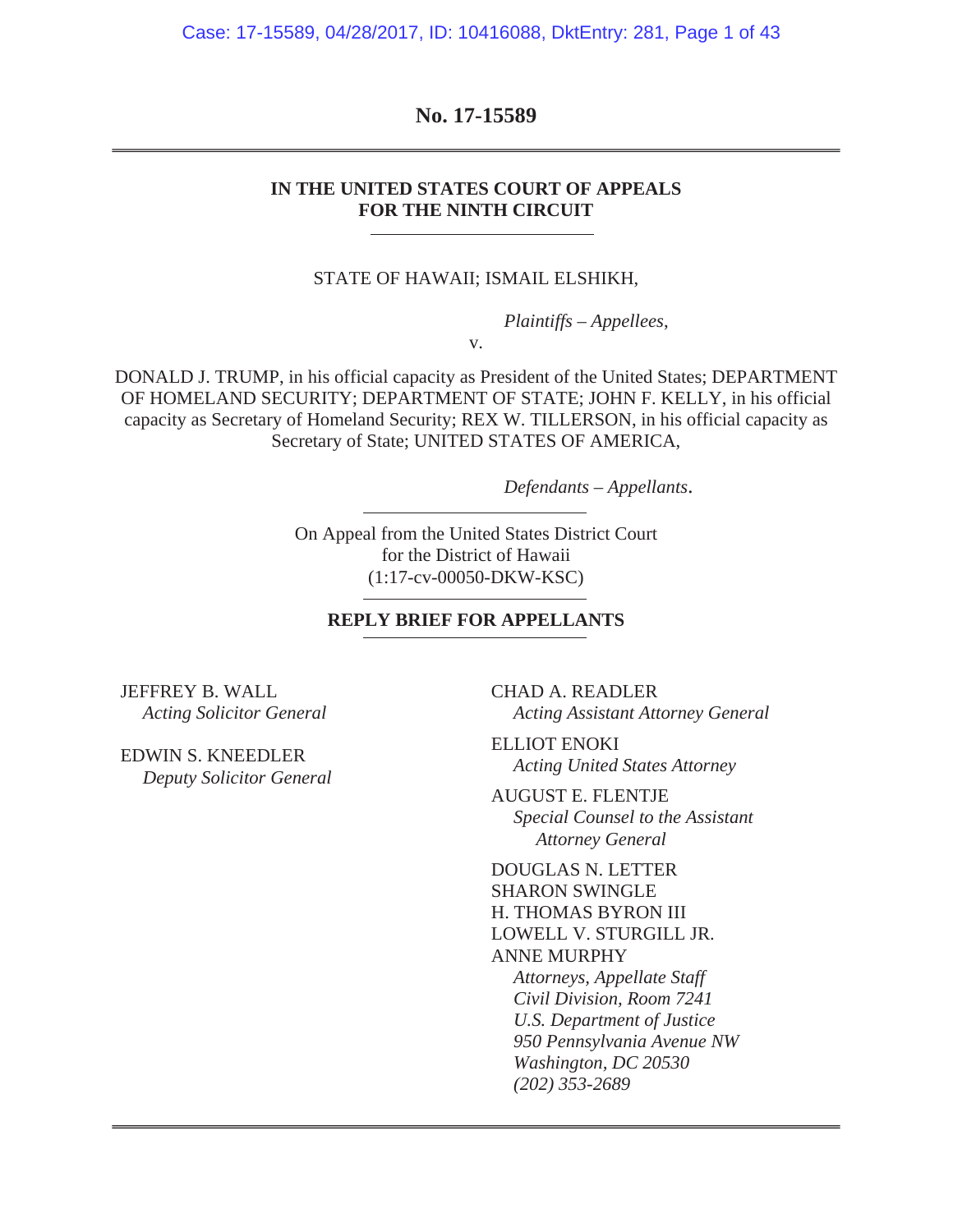# **TABLE OF CONTENTS**

# **Page**

| I.        |           |                                                               |                                                                     |  |
|-----------|-----------|---------------------------------------------------------------|---------------------------------------------------------------------|--|
|           | A.        |                                                               | Dr. Elshikh's Alleged "Condemnation" Injury Is Not Cognizable2      |  |
|           | <b>B.</b> |                                                               | Hawaii's Alleged Sovereign Injuries Are Not Cognizable5             |  |
|           | C.        | Plaintiffs' Alleged Injuries Based On Suspension Of Entry Are |                                                                     |  |
|           |           | 1.                                                            |                                                                     |  |
|           |           | 2.                                                            |                                                                     |  |
|           |           | 3.                                                            |                                                                     |  |
| $\prod$ . |           |                                                               |                                                                     |  |
|           | A.        |                                                               | The Order Does Not Discriminate On The Basis Of Religion 11         |  |
|           |           | 1.                                                            | Mandel governs plaintiffs' challenge to the Order 11                |  |
|           |           | 2.                                                            | <i>Mandel</i> precludes invoking extrinsic material to discredit    |  |
|           |           | 3.                                                            |                                                                     |  |
|           | <b>B.</b> |                                                               | Plaintiffs' Alternative Arguments Provide No Basis To Uphold<br>.20 |  |
|           |           | 1.                                                            | The Order is a valid exercise of the President's statutory<br>.20   |  |
|           |           | 2.                                                            |                                                                     |  |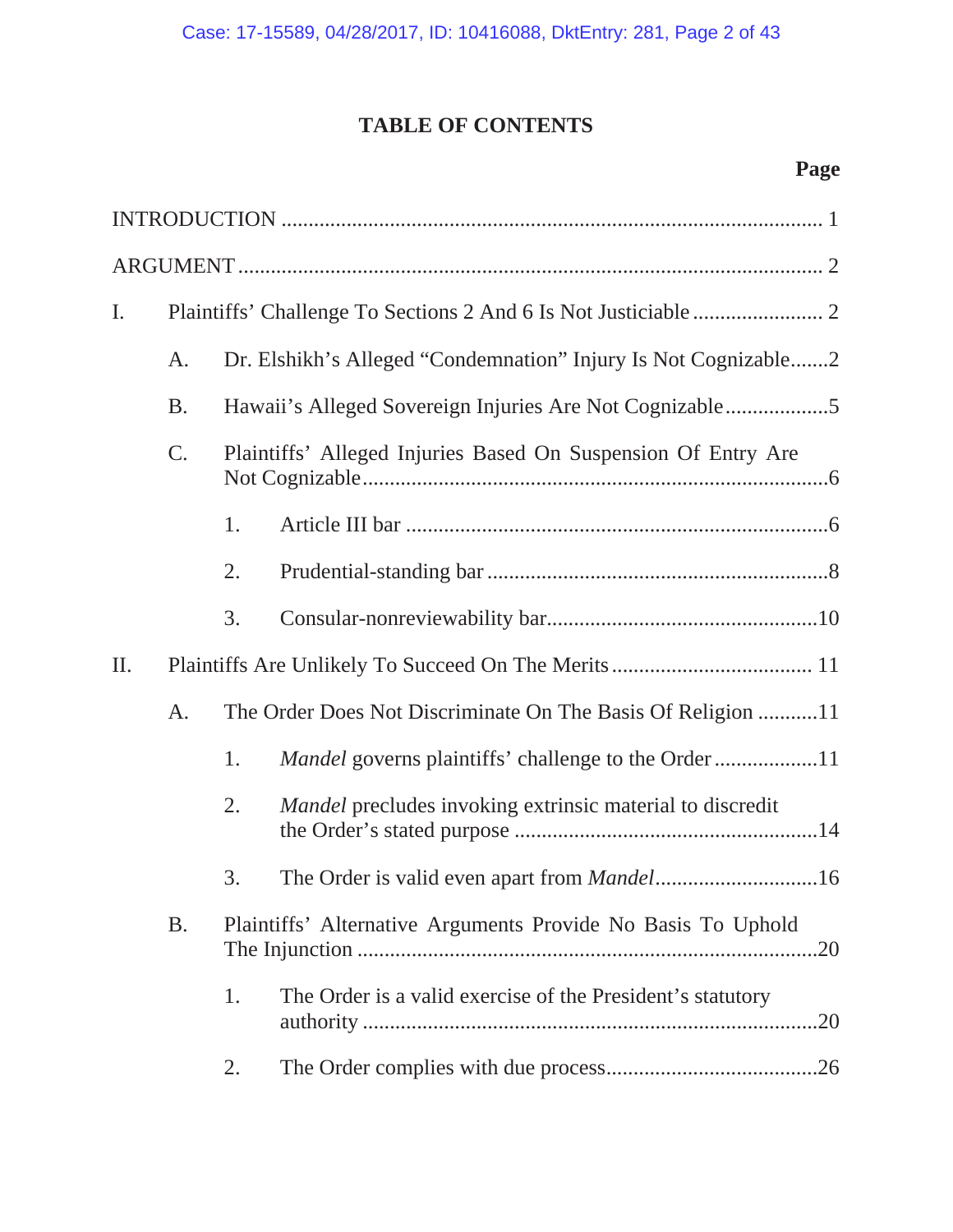| III. The Balance Of Equities Weighs Strongly Against Enjoining Sections 2 |  |
|---------------------------------------------------------------------------|--|
|                                                                           |  |
|                                                                           |  |
| <b>CERTIFICATE OF COMPLIANCE</b>                                          |  |
|                                                                           |  |

# CERTIFICATE OF SERVICE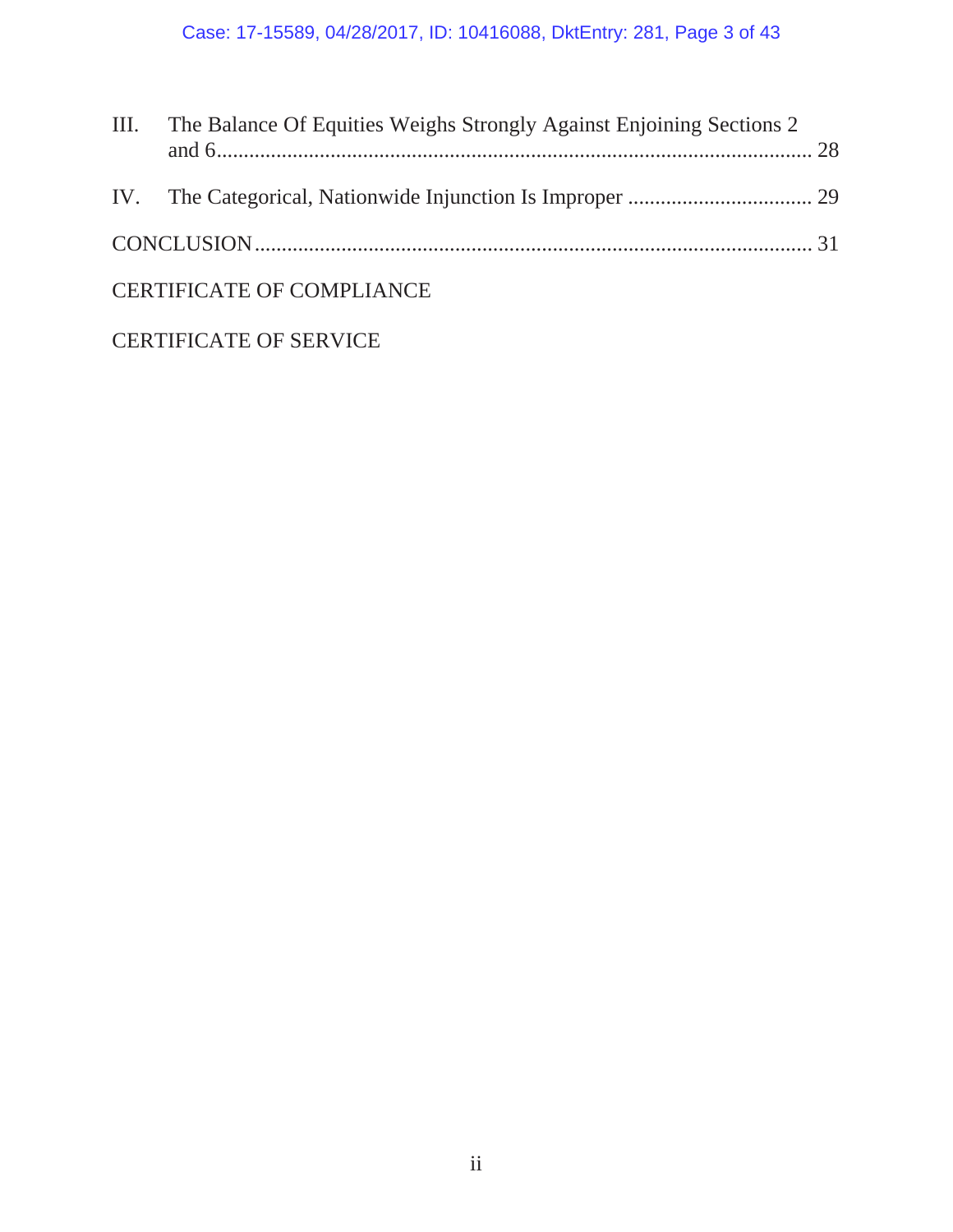# **TABLE OF AUTHORITIES**

| <b>Cases:</b>                                             | Page(s) |
|-----------------------------------------------------------|---------|
| Ablang v. Reno,                                           |         |
| Abourezk v. Reagan,<br>785 F.2d 1043 (D.C. Cir. 1986),    |         |
| Alfred L. Snapp & Son, Inc. v. Puerto Rico ex rel. Barez, |         |
| Allende v. Shultz,                                        |         |
| Andrade-Garcia v. Lynch,                                  |         |
| Angov v. Lynch,                                           |         |
| Arizona v. United States,                                 |         |
| Barthelemy v. Ashcroft,                                   |         |
| Bi-Metallic Inv. Co. v. State Bd. of Equalization,        | .28     |
| Bowen v. Kendrick,                                        |         |
| Bowen v. Roy,                                             |         |
| Bustamante v. Mukasey,                                    |         |
| Cardenas v. United States,                                |         |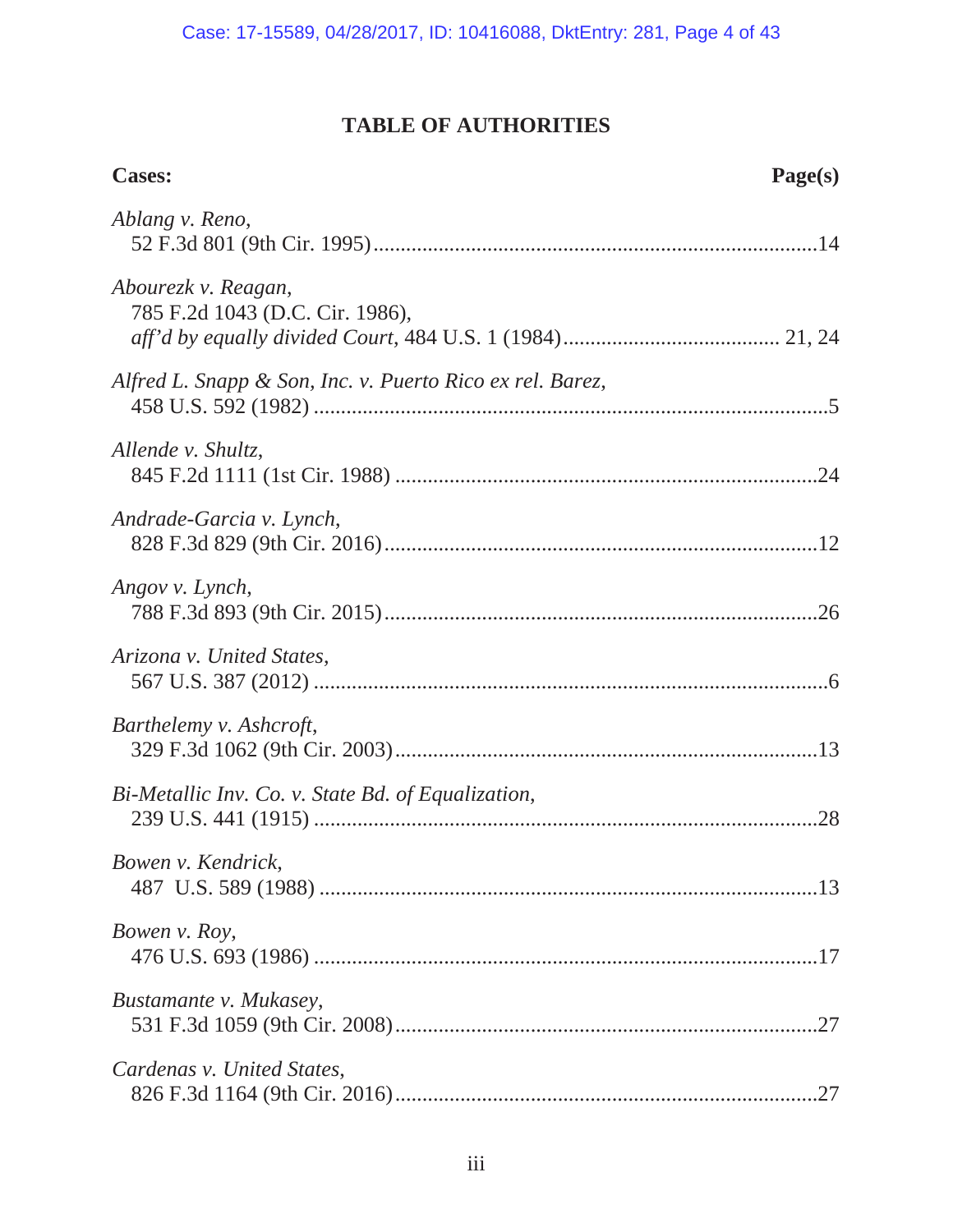| Church of the Lukumi Babalu Aye, Inc. v. City of Hialeah,                                                                                |  |
|------------------------------------------------------------------------------------------------------------------------------------------|--|
| Clapper v. Amnesty Int'l USA,                                                                                                            |  |
| County of Allegheny v. ACLU,                                                                                                             |  |
| Edward J. DeBartolo Corp. v. Fla. Gulf Coast Bldg. & Constr. Trades<br>Council,                                                          |  |
| Elk Grove Unified Sch. Dist. v. Newdow,                                                                                                  |  |
| Fiallo v. Bell,                                                                                                                          |  |
| Franklin v. Massachusetts,                                                                                                               |  |
| Kerry v. Din,                                                                                                                            |  |
| Kleindienst v. Mandel,                                                                                                                   |  |
| Larson v. Valente,                                                                                                                       |  |
| Legal Assistance for Vietnamese Asylum Seekers v. Dep't of State,<br><b>Bureau of Consular Affairs,</b><br>45 F.3d 469 (D.C. Cir. 1995), |  |
| Lexmark Int'l, Inc. v. Static Control Components, Inc.,                                                                                  |  |
| L.H. v. Kerry,                                                                                                                           |  |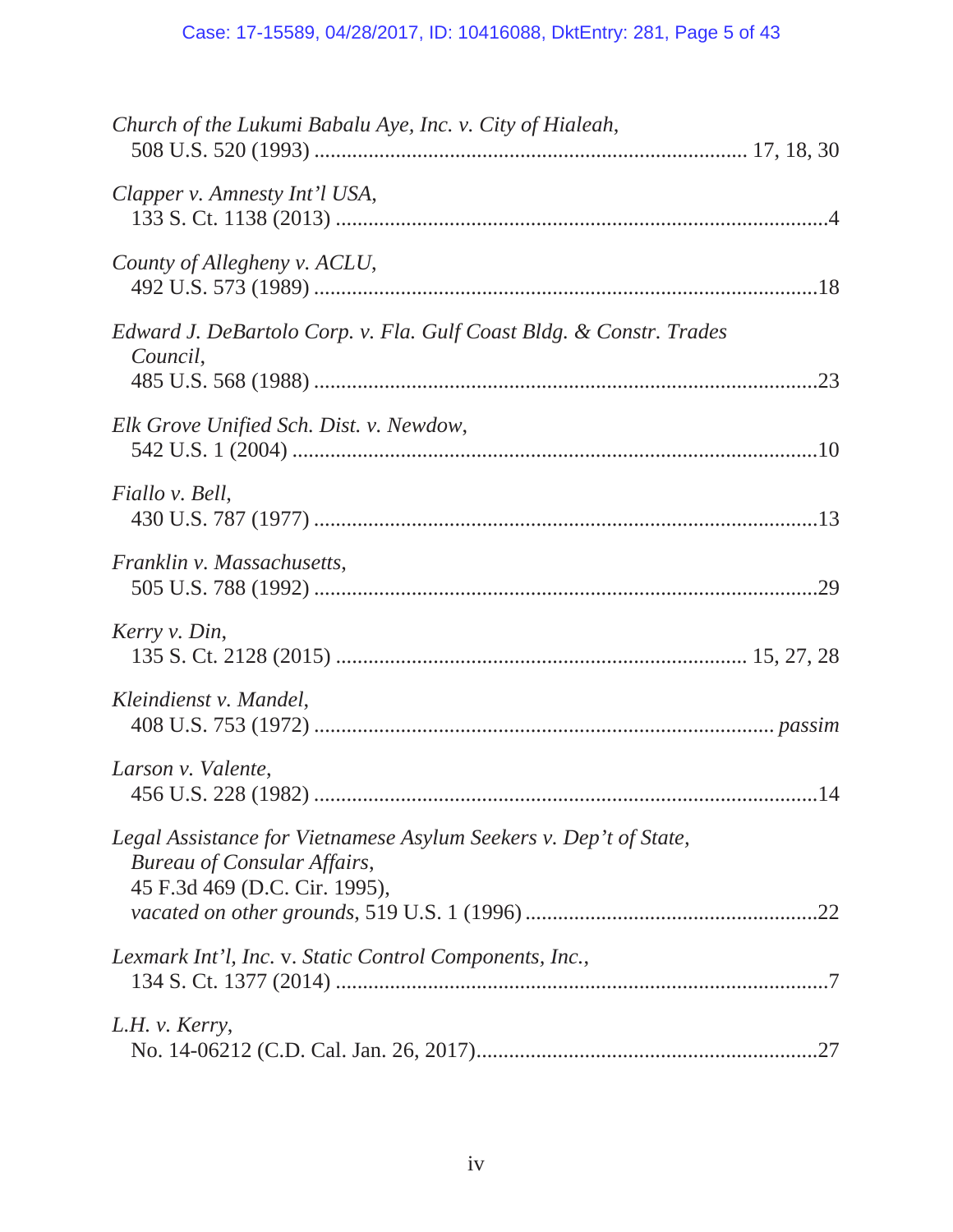| McCreary County v. ACLU,                           |
|----------------------------------------------------|
| McGowan v. Maryland,                               |
| Meinhold v. U.S. Dep't of Def.,                    |
| Nadarajah v. Gonzales,                             |
| Nademi v. INS,                                     |
| Nat'l Ass'n of Home Builders v. Defs. of Wildlife, |
| In re Navy Chaplaincy,                             |
| Newdow v. Lefevre,                                 |
| Price v. INS,                                      |
| Rajah v. Mukasey,                                  |
| Reno v. Am.-Arab Anti-Discrimination Comm.,        |
| In re Reyes,                                       |
| Ruiz v. Affinity Logistics Corp.,                  |
| Saavedra Bruno v. Albright,                        |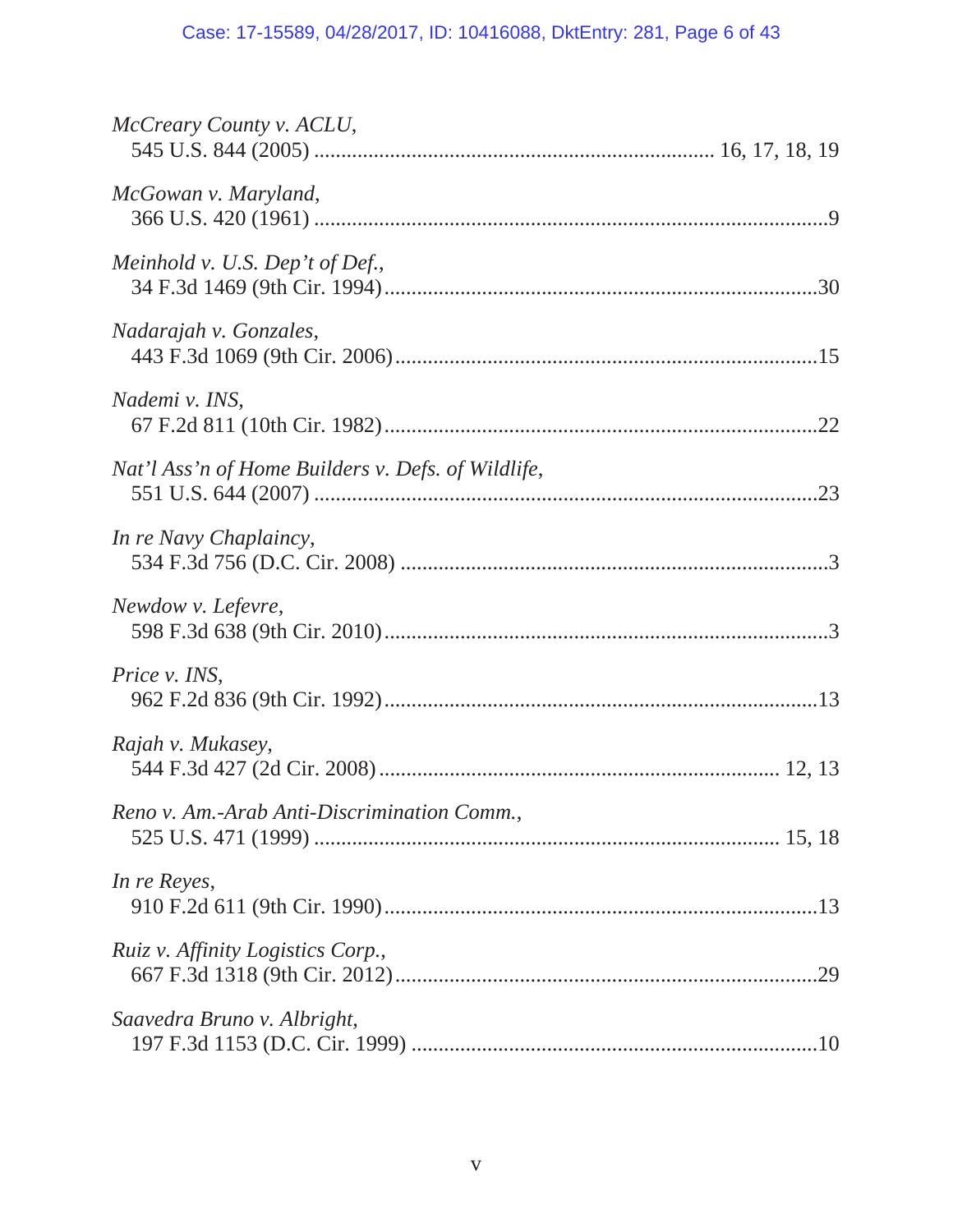| Sale v. Haitian Ctrs. Council, Inc.,                                                   |
|----------------------------------------------------------------------------------------|
| Santa Fe Indep. Sch. Dist. v. Doe,                                                     |
| Santos v. Lynch,                                                                       |
| Sarsour v. Trump,                                                                      |
| South Carolina v. Katzenbach,                                                          |
| Spokeo, Inc. v. Robins,                                                                |
| Townley v. Miller,                                                                     |
| United States ex rel. Knauff v. Shaughnessy,                                           |
| United States v. Curtiss-Wright Exp. Corp.,                                            |
| Valley Forge Christian Coll. v. Ams. United for Separation of Church &<br>State, Inc., |
|                                                                                        |
| Washington v. Trump,                                                                   |
| Wauchope v. U.S. Dep't of State,                                                       |
| Yassini v. Crosland,                                                                   |
| Zelman v. Simmons-Harris,                                                              |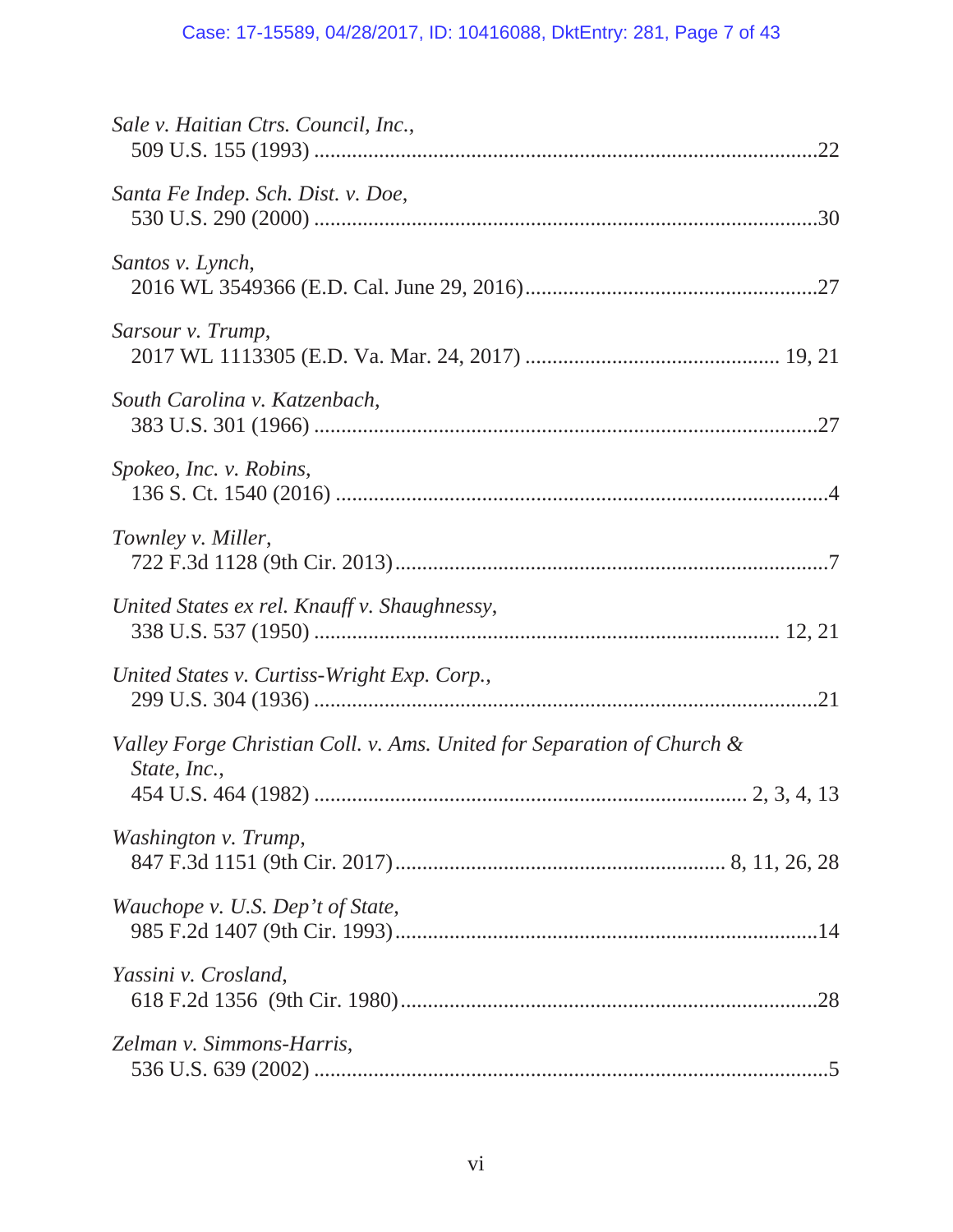# Case: 17-15589, 04/28/2017, ID: 10416088, DktEntry: 281, Page 8 of 43

# **Constitution:**

# **Statutes:**

Immigration and Nationality Act: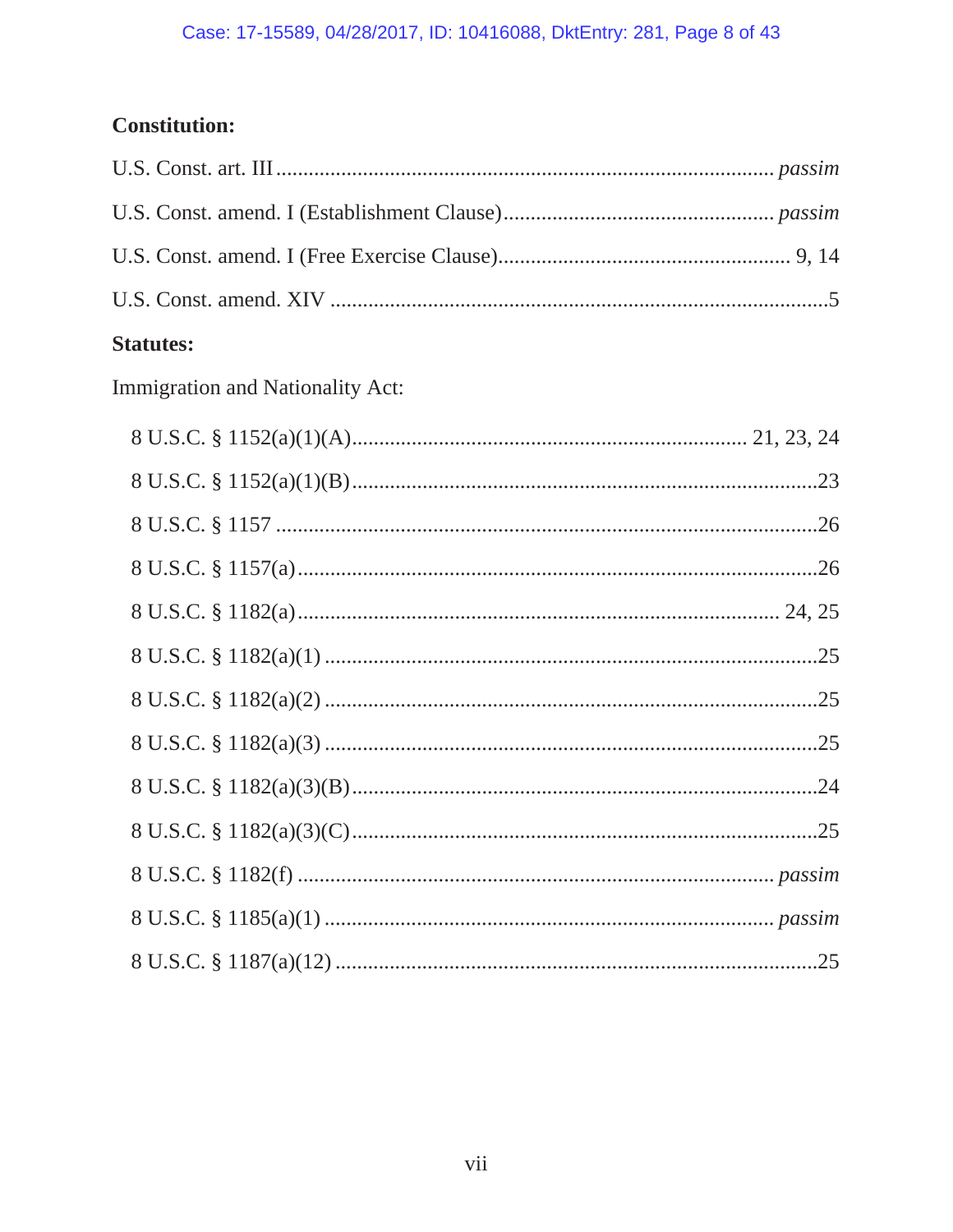## Case: 17-15589, 04/28/2017, ID: 10416088, DktEntry: 281, Page 9 of 43

# **Regulations:**

| Exec. Order No. 12,172 (Nov. 26, 1979),                                                                                                                                                                                               |
|---------------------------------------------------------------------------------------------------------------------------------------------------------------------------------------------------------------------------------------|
| Exec. Order No. 12,206 (Apr. 7, 1980),                                                                                                                                                                                                |
| Exec. Order No. 13,769 (Jan. 27, 2017),                                                                                                                                                                                               |
| Exec. Order No. 13,780 (Mar. 6, 2017),                                                                                                                                                                                                |
| Proclamation No. 5517,                                                                                                                                                                                                                |
| <b>Other Authorities:</b>                                                                                                                                                                                                             |
| Human Rights Watch, HRW World Report 2001: Women's Rights,<br>Item 12 – Integration of the Human Rights of Women and the<br>Gender Perspective (Apr. 6, 2001),<br>http://pantheon.hrw.org/legacy/press/2001/04/un_oral12_0405.htm. 16 |
| Immigration Laws and Iranian Students,                                                                                                                                                                                                |
|                                                                                                                                                                                                                                       |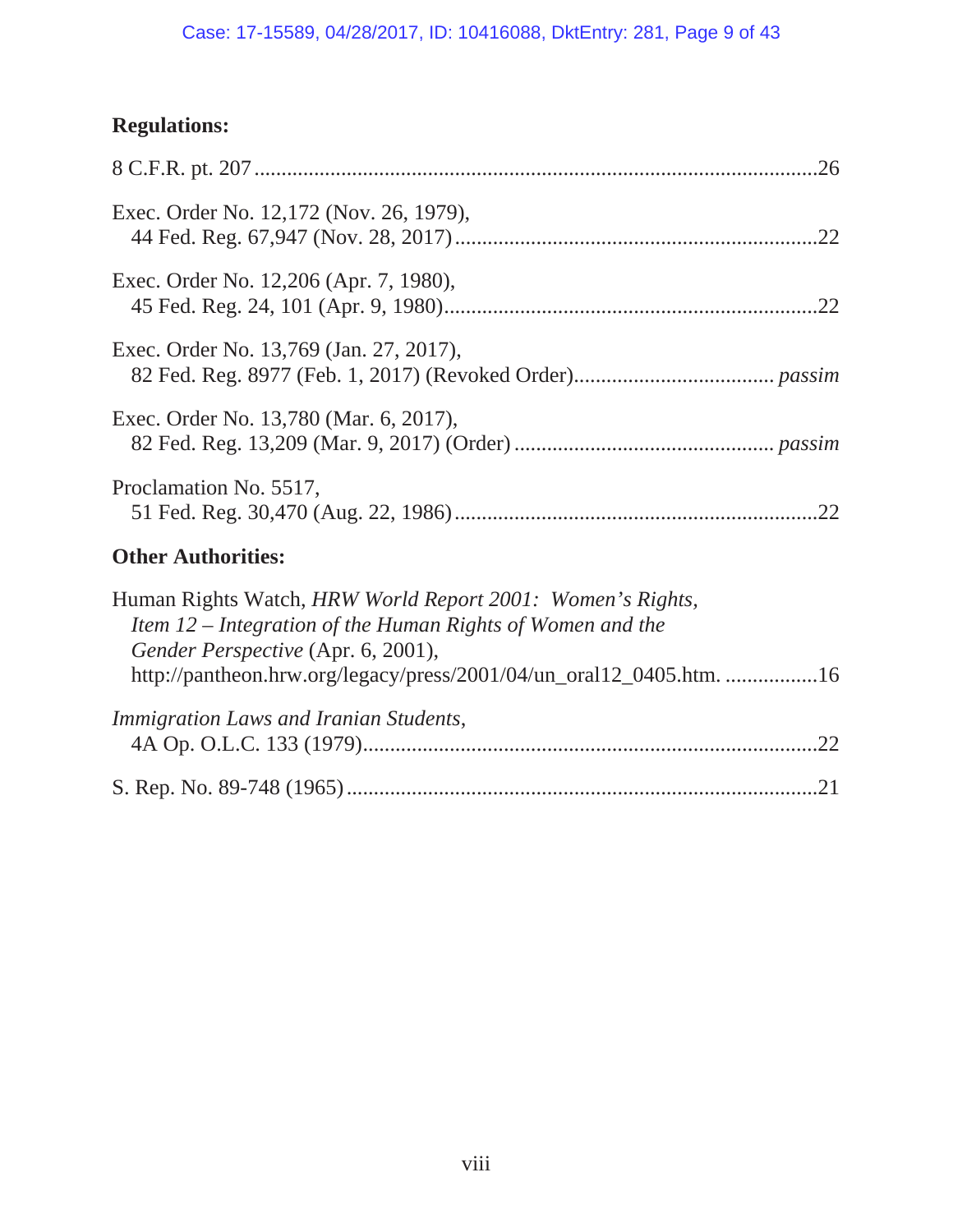#### **INTRODUCTION**

The decision below is fundamentally wrong. It enjoins nationwide an Executive Order of the President of the United States acting at the core of his constitutional and statutory authority to protect the Nation and secure its borders. The basis for that remarkable relief is a challenge to the denial of entry to aliens abroad, who lack constitutional rights, by two plaintiffs, Hawaii and Dr. Elshikh, who likewise lack any constitutional rights in those aliens' entry.

Plaintiffs defend that result by ignoring foundational legal rules: stigmatic or indirect injuries from government actions directed at third parties are not judicially cognizable; constitutional challenges to the federal government's exclusion of aliens abroad are subject at most to limited review for a facially legitimate and bona fide reason; the government and public suffer irreparable injury when the President's official acts are enjoined; and injunctive relief must go no further than necessary to redress cognizable injuries to particular individuals whose rights are violated.

Plaintiffs' contrary arguments principally flow from a flawed notion of Establishment Clause exceptionalism: that they can evade the ordinary rules by labeling their claim as a challenge to the Order's supposed anti-Muslim "message" rather than to the actual operation of Sections 2 and 6. Plaintiffs alternatively raise due-process and statutory claims, but those arguments equally lack merit. The preliminary injunction should be vacated.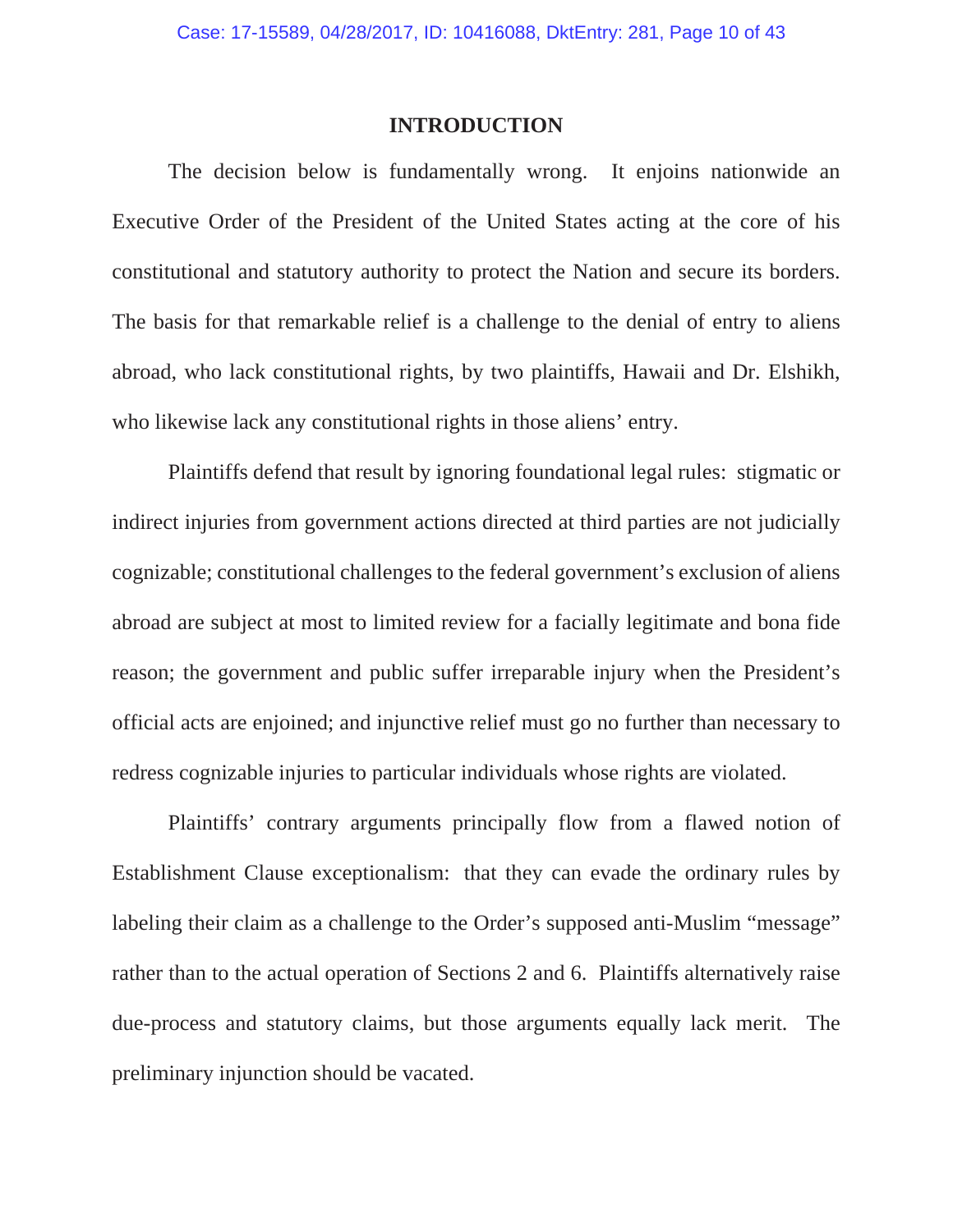### **ARGUMENT**

## **I. Plaintiffs' Challenge To Sections 2 And 6 Is Not Justiciable**

Dr. Elshikh alleges psychological injuries, Hawaii alleges sovereign injuries, and both allege injuries from the suspension of entry for certain third-party aliens abroad. None of these injuries is legally cognizable.

# **A. Dr. Elshikh's Alleged "Condemnation" Injury Is Not Cognizable**

**1.** Plaintiffs do not attempt to square Dr. Elshikh's asserted "dignitary harms" (Br. 14-15) with the general rule (Gov't Br. 26-27) that "abstract stigmatic injury" from invidious discrimination is insufficient because Article III standing requires "personal injury" from the discriminatory treatment. Plaintiffs thus effectively assume without explanation that religious stigma is unique, but the Supreme Court has rejected that notion. *Valley Forge Christian Coll. v. Ams. United for Separation of Church & State, Inc.*, 454 U.S. 464, 484 (1982) ("[W]e know of no principled basis on which to create a hierarchy of constitutional values or a complementary 'sliding scale' of standing.").

Plaintiffs contend (Br. 14-15) that Dr. Elshikh has standing because the Order allegedly conveys "a government message" of "condemnation of his religion." But as the government has explained (Br. 27-28), plaintiffs' cases each involved a personalized injury from actual government speech rather than an abstract objection to government policy. The plaintiffs in those cases were exposed to (1) expressly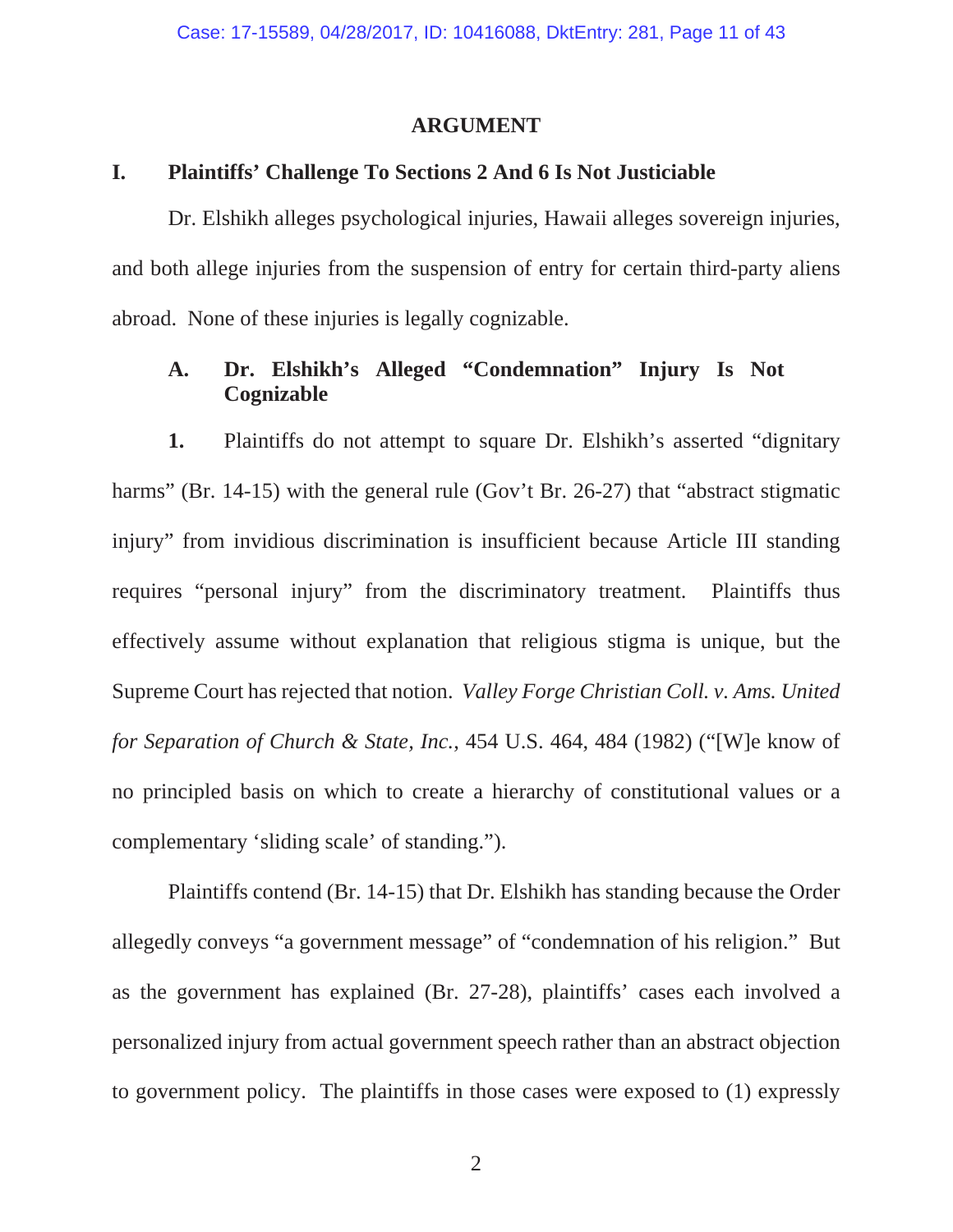religious official speech (2) that was directed towards them by their own local government. *Id.* Here, neither element is present. Sections 2 and 6 of the Order do not expose Dr. Elshikh (or anyone else) to any religious message, because they say nothing about religion. And they are not directly targeted at Dr. Elshikh (or any other U.S. person), because the entry suspension and refugee restrictions apply only to aliens abroad.

Plaintiffs also have no answer to the cases (Gov't Br. 27-28) foreclosing their message-of-condemnation theory. Plaintiffs ignore *Newdow v. Lefevre*, 598 F.3d 638 (9th Cir. 2010), which held that an atheist lacked Article III standing to challenge a federal statute that "recognize[d] 'In God We Trust' [as] the national motto"; despite his allegation that "the national motto turns Atheists into political outsiders," the statute did not force him to come into "unwelcome direct contact" with that exclusionary message. *Id.* at 643. Plaintiffs likewise ignore *In re Navy Chaplaincy*, 534 F.3d 756 (D.C. Cir. 2008), which held that certain Protestant chaplains lacked Article III standing to challenge the Navy's alleged discrimination against other Protestant chaplains; those plaintiffs' attempt to "re-characterize[]" an abstract injury from "government *action*" directed against others as a personal injury from "a governmental *message* [concerning] religion" directed at themselves would have "eviscerate<sup>[d]</sup> well-settled standing limitations." *Id.* at 758-60, 764. Finally, plaintiffs suggest that the challenge in *Valley Forge* to the federal government's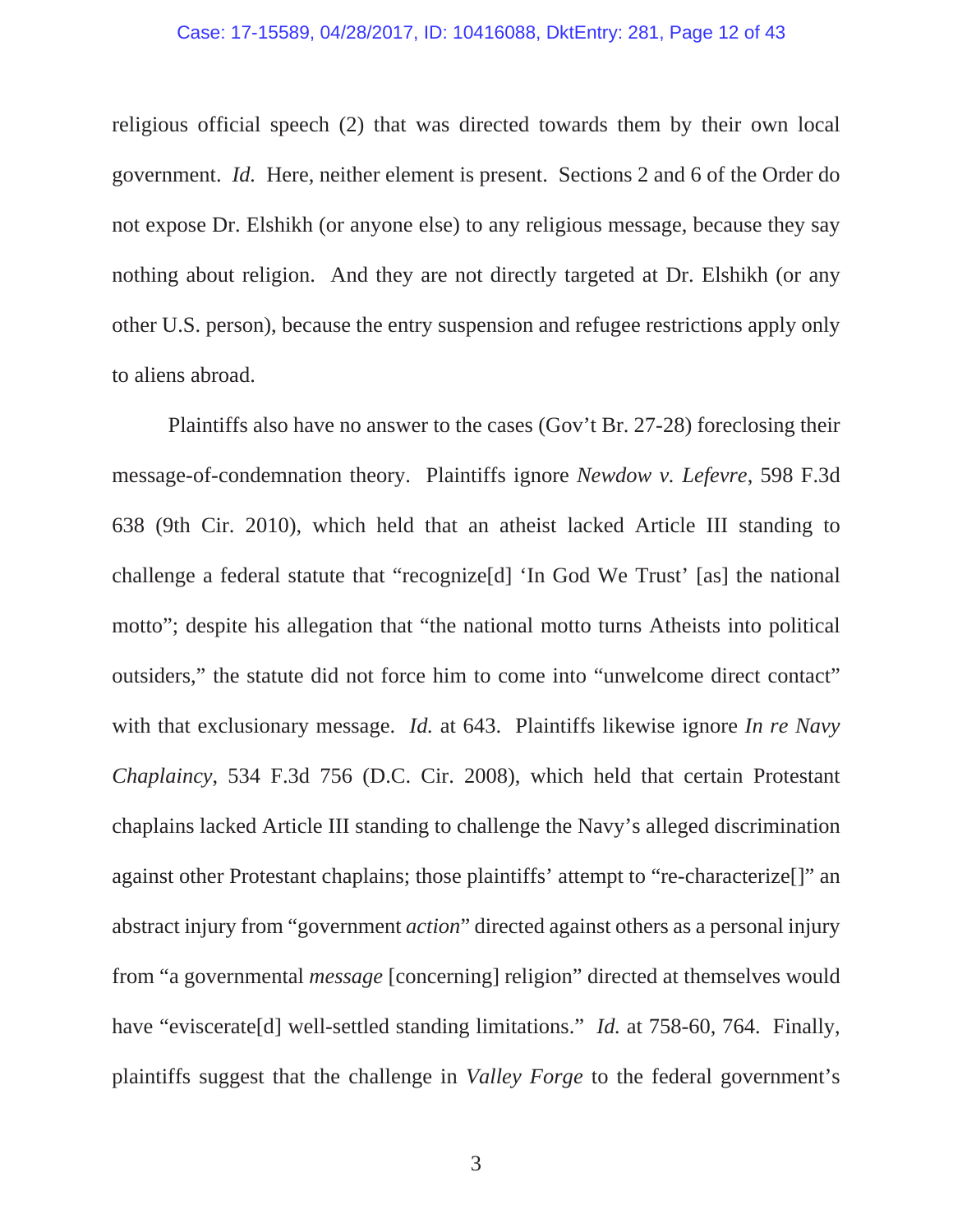#### Case: 17-15589, 04/28/2017, ID: 10416088, DktEntry: 281, Page 13 of 43

transfer of property to a Christian college merely reflected a non-religious "disagree[ment]" with the transfer, Br. 15-16 (emphasis omitted), but that challenge easily could have been characterized as an objection to the transfer's alleged "message" of "endorsement" of Christianity. *See* 454 U.S. at 466-68, 486-87.

**2.** Plaintiffs' attempts to limit their "condemnation" theory fail. Their assertion (Br. 15) that the Order subjects Dr. Elshikh to condemnation in his own "community" is no limit at all. By characterizing Sections 2 and 6 as targeting his "community," even though those restrictions apply only to aliens abroad, plaintiffs effectively contend that any Muslim in the country can sue, contrary to the constitutional requirement of a "concrete and particularized" injury. *Spokeo, Inc. v. Robins*, 136 S. Ct. 1540, 1548 (2016). Plaintiffs also highlight (Br. 15) Dr. Elshikh's emotional distress concerning his family's ability to reunite with his mother-in-law, but that is irrelevant to the "condemnation" theory of standing. As explained below (*infra* pp. 6-7), Plaintiffs' concern about the entry of a relative or others is not "fairly traceable" to Section 2(c) because they cannot show a cognizable threat that those individuals' entry will be impeded. *Clapper v. Amnesty Int'l USA*, 133 S. Ct. 1138, 1151 (2013).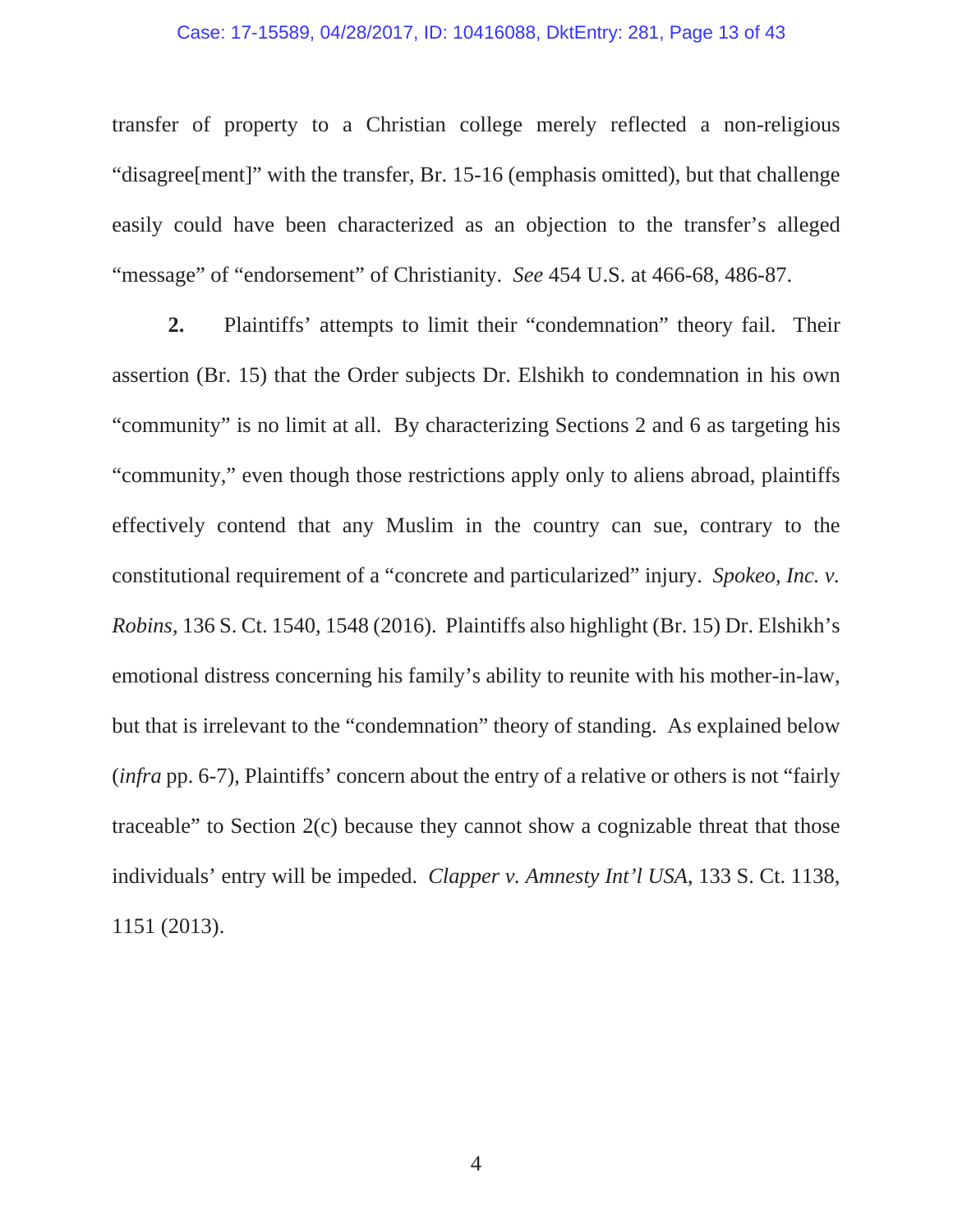### **B. Hawaii's Alleged Sovereign Injuries Are Not Cognizable**

Plaintiffs additionally allege (Br. 17, 21) that Hawaii has standing based on injuries to its sovereign interests. The district court did not adopt that theory, E.R. 9-10, 40-45, which is fundamentally flawed.

*First*, plaintiffs allege (Br. 17) that States are injured directly whenever the federal government violates the Establishment Clause. Plaintiffs rely solely on a single-Justice concurrence asserting that the Clause originally protected state establishments of religion from the federal government. *Zelman v. Simmons-Harris*, 536 U.S. 639, 677-80 (2002) (Thomas, J., concurring). But States no longer have the right to establish their own religions in light of the Fourteenth Amendment, *id.* at 679 n.4, and thus Hawaii is not directly injured by the federal government's alleged violation of the Establishment Clause rights of the State's residents (let alone aliens abroad). And as the Supreme Court has held, "[a] State does not have standing as *parens patriae* to bring an action against the Federal Government" to protect its residents from discrimination. *Alfred L. Snapp & Son, Inc. v. Puerto Rico ex rel. Barez*, 458 U.S. 592, 610 n.16 (1982).

*Second*, although Hawaii may have a "sovereign" interest in enforcing its own antidiscrimination policies, *Snapp*, 458 U.S. at 601; Pltfs. Br. 21, the Order does not impair that interest. Rather than regulating the treatment of aliens within Hawaii, it restricts certain aliens abroad from entering the country. And Hawaii has no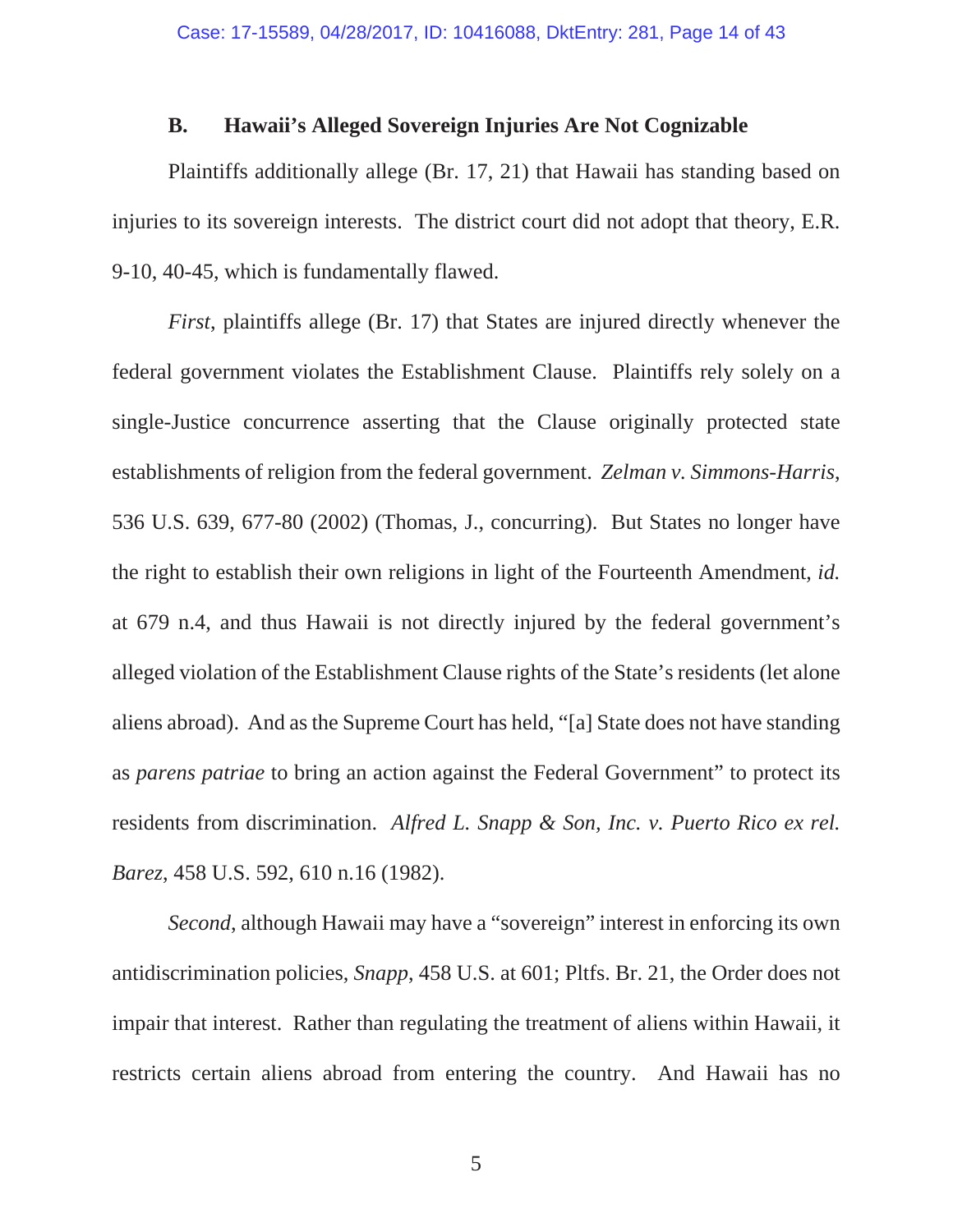sovereign interest in regulating such entry, because "[t]he authority to control immigration—to admit or exclude aliens—is vested solely in the Federal Government." *Arizona v. United States*, 567 U.S. 387, 409-10 (2012).

# **C. Plaintiffs' Alleged Injuries Based On Suspension Of Entry Are Not Cognizable**

### **1. Article III bar**

**a.** Plaintiffs do not meaningfully respond to the government's contention (Br. 22-25, 29) that it is speculative whether any of the third-party aliens at issue would be eligible for entry during Section 2(c)'s 90-day suspension. Plaintiffs' stay opposition notes (Opp. 15) that Dr. Elshikh's mother-in-law has a visa-application interview scheduled for May 24 in Lebanon, but they do not say that she will actually be able to travel there from Syria, which is notable given that she was forced to cancel a May 21 interview in Jordan due to travel conditions in Syria. Elshikh Amicus Br. 8-9, *IRAP v. Trump*, No. 17-1351 (4th Cir. Apr. 19, 2017) (ECF No. 146-1). Likewise, although plaintiffs observe (Br. 18) that eleven students from the covered countries "have been admitted for the 2017-2018 academic year" at the University of Hawaii, they disregard the government's point (Br. 23) that they have identified no prospective student who wishes to enter the country during Section 2(c)'s 90-day period. Similarly, plaintiffs assert (Br. 20) that Hawaiian tourism from the Middle East in January and February 2017 decreased compared to 2016, but they disregard the government's point (Br. 24-25) that this decrease cannot plausibly be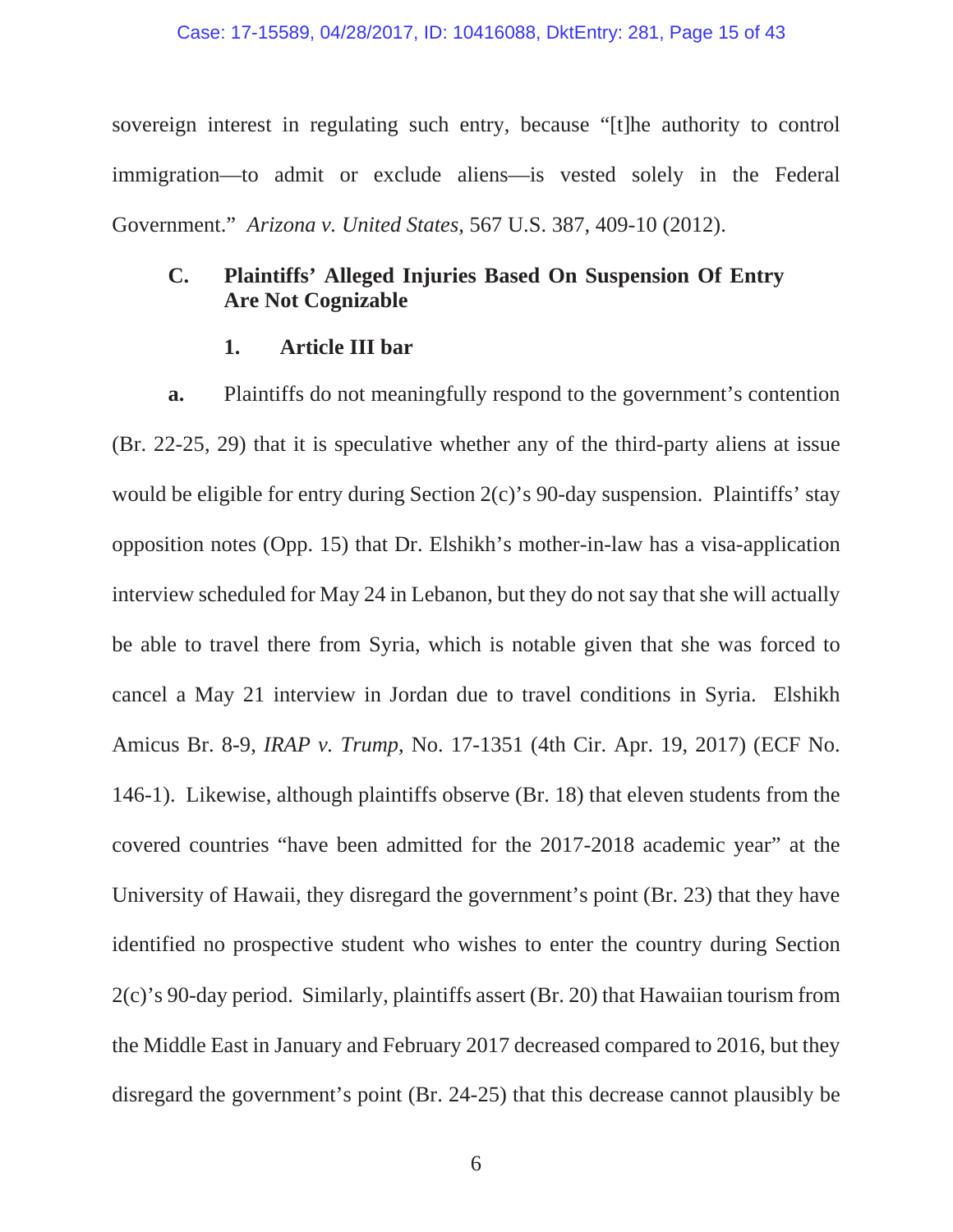#### Case: 17-15589, 04/28/2017, ID: 10416088, DktEntry: 281, Page 16 of 43

deemed the likely effect of the Order if it had not been enjoined, because Hawaii's data covers a broader geographic area and a broader time period than the Revoked Order did before it was enjoined.

Unable to show actual injury from Section 2(c)'s operation, plaintiffs claim (Br. 19-20) that the Order will "chill" students and tourists from seeking entry. As the government explained (Br. 23 n.4, 25), however, this alleged "chill" is not imminent, "fairly traceable" to the Order, or "redressable" by the preliminary injunction, because it merely reflects "speculat[ion]" about the "personal choice[s]" of unidentified individuals who do not face any certainly impending injury caused by the Order.<sup>1</sup>

**b.** Plaintiffs also fail to respond to the government's contention (Br. 23, 29) that their alleged injuries are not ripe given Section 3(c)'s waiver process. Although Plaintiffs contend (Br. 16, 19) that the waiver process imposes a discriminatory "barrier," they offer no answer to the objection that they are not personally subject to the allegedly discriminatory barrier, and the aliens abroad who

<sup>1</sup> Although *Lexmark International, Inc. v. Static Control Components, Inc.*, 134 S. Ct. 1377, 1384-86 (2014), noted that a plaintiff may generally allege at the motion-to-dismiss stage that the defendant's wrongful conduct is causing it harm based on the effects on related third parties, Pltfs. Br. 19-20, Hawaii "[a]t the preliminary injunction stage" must "make a clear showing" that there are aliens abroad whose failure to enter is in fact fairly traceable to the Order's actual application to them, *Townley v. Miller*, 722 F.3d 1128, 1133 (9th Cir. 2013).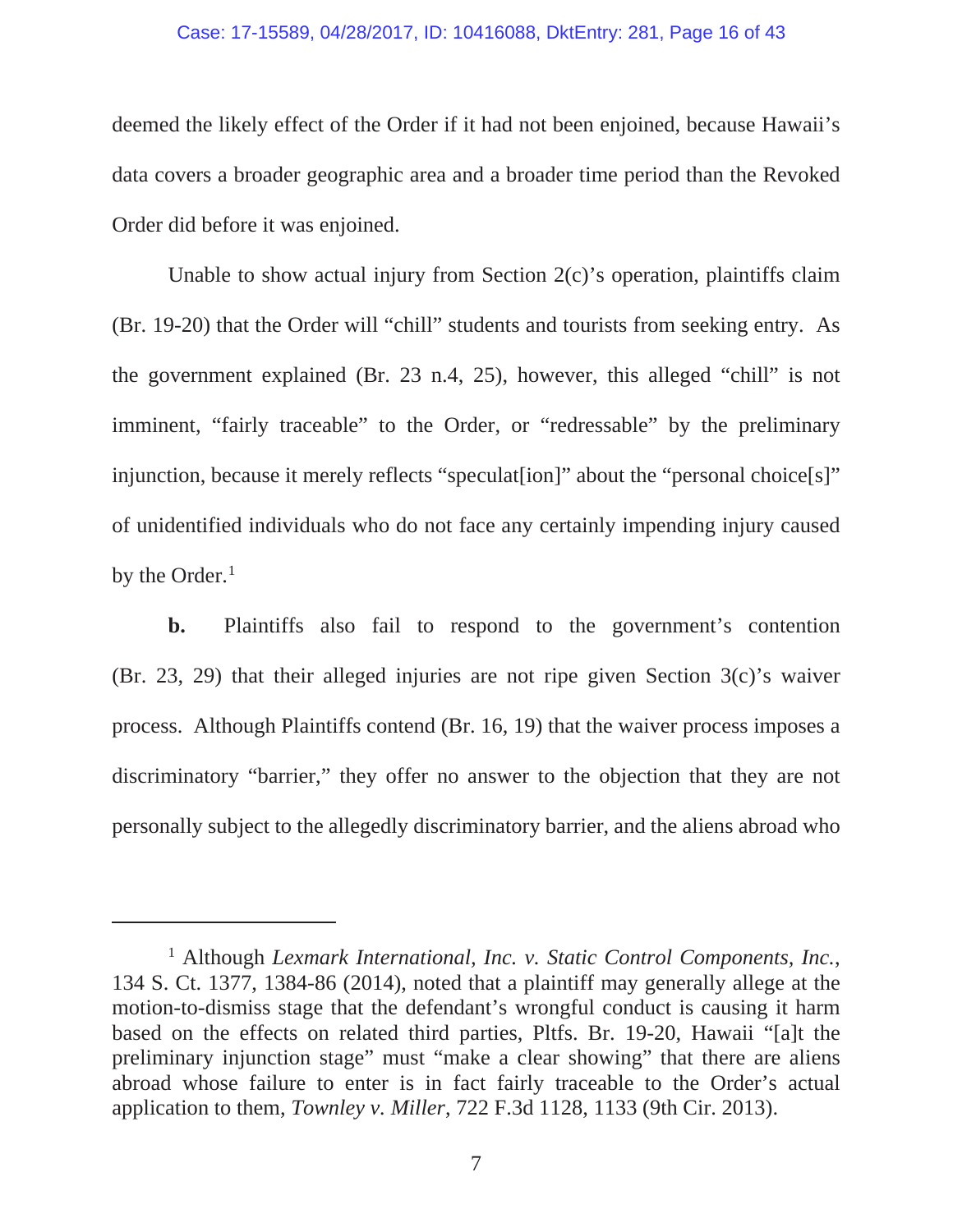#### Case: 17-15589, 04/28/2017, ID: 10416088, DktEntry: 281, Page 17 of 43

are subject to the entry suspension have no constitutional rights against discrimination concerning entry. Gov't Br. 29-31; *infra* pp. 9-10.

**c.** The foregoing points also refute plaintiffs' repeated assertions (Br. 17- 19) that Hawaii's standing allegations are indistinguishable from those upheld in *Washington v. Trump*, 847 F.3d 1151, 1159-60 (9th Cir. 2017). As the government explained (Br. 23-24), the *Washington* stay panel emphasized that the States there, unlike Hawaii here, had specifically identified students and employees who actually "were not permitted to enter the United States" because of the Revoked Order.

**d.** Finally, plaintiffs do not meaningfully respond to the government's explanation (Br. 25) that their alleged injuries are not caused by the refugee-related provisions in Section 6 or the provisions in Sections 2 and 6 calling for a review of internal-government and diplomatic processes. Plaintiffs include these provisions within their flawed "condemnation," "sovereign," and "chill" arguments (Br. 15, 17, 20-21, 59-60), but they do not and cannot show that these provisions impose distinct concrete injuries on Dr. Elshikh or Hawaii. Indeed, as in their briefing below, plaintiffs never specifically address the refugee cap and barely mention either the refugee suspension or the internal-review provisions.

### **2. Prudential-standing bar**

Plaintiffs also have no answer to the independent prudential-standing defect in their Establishment Clause claim. They do not dispute that, unlike in *Washington*,

8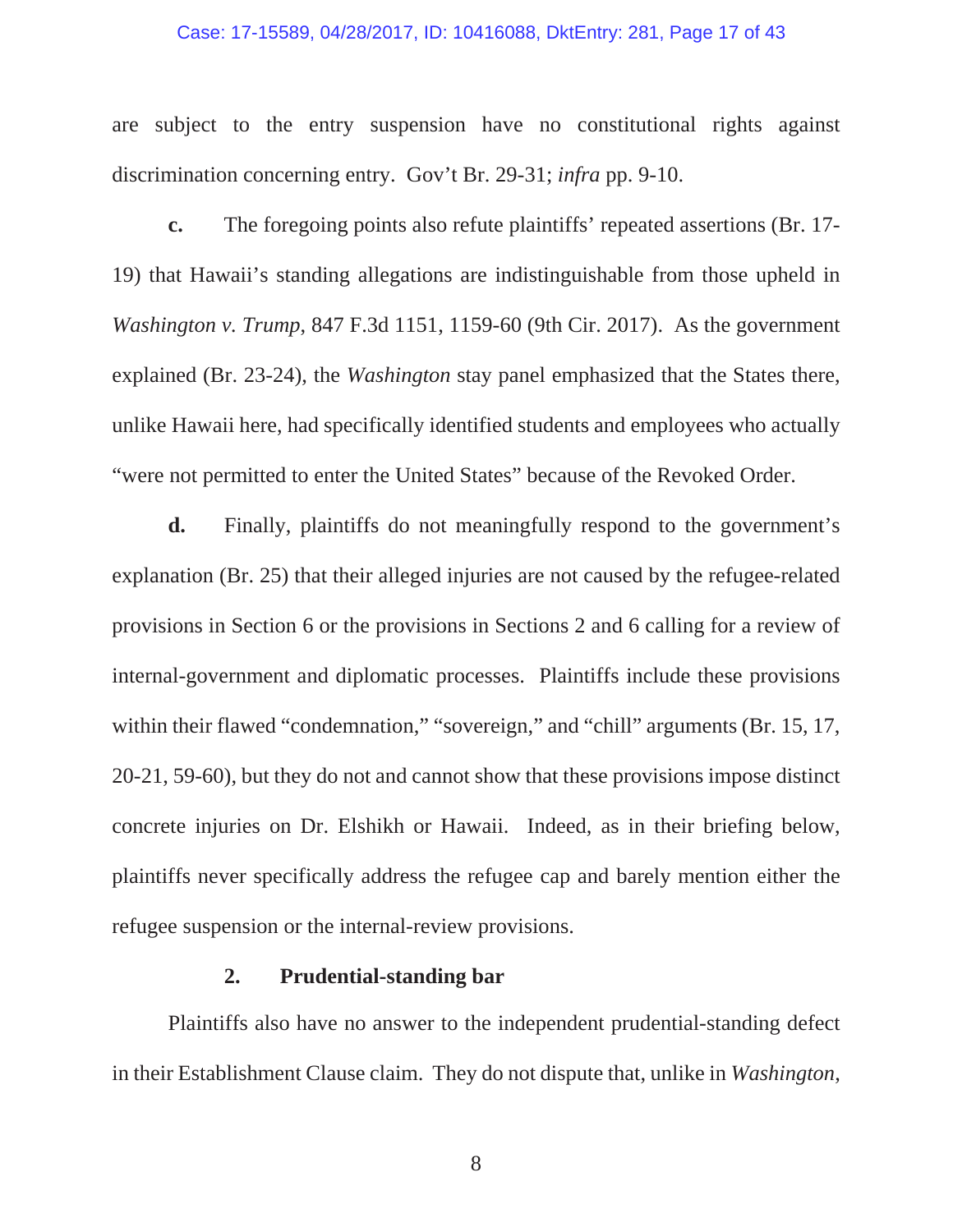#### Case: 17-15589, 04/28/2017, ID: 10416088, DktEntry: 281, Page 18 of 43

the aliens abroad who are subject to Sections 2 and 6 do not even arguably possess constitutional rights to entry that plaintiffs here could assert on the aliens' behalf. Gov't Br. 30; Pltfs. Br. 21-22. Instead, plaintiffs insist that their *own* Establishment Clause rights are being violated, but they conflate (Br. 21-22) the Article III standing question of whether they have suffered injuries in fact with the prudential standing question of whose constitutional rights have been violated by the conduct causing those injuries. Plaintiffs never address the government's fundamental point (Br. 30) that any *indirect effects* on them from alleged religious discrimination directed at third parties—including economic, academic, and familial effects—are not violations of plaintiffs' own religious rights.

Indeed, plaintiffs' position is irreconcilable with *McGowan v. Maryland*, 366 U.S. 420 (1961), which both (1) reaffirmed that indirectly injured individuals ordinarily lack standing to challenge alleged religious discrimination against third parties under the Free Exercise Clause, and (2) explained that bringing the same substantive third-party religious-discrimination claim under the Establishment Clause label does not alter the normal standing rule. *See id.* at 429-30. Although *McGowan* held that an Establishment Clause challenge can be based on economic injuries in certain circumstances, that narrow holding is inapposite because the challengers there, unlike plaintiffs here, were "direct[ly]" subjected to (indeed, prosecuted under) a Sunday-closing law regulating their own conduct. *See id.* at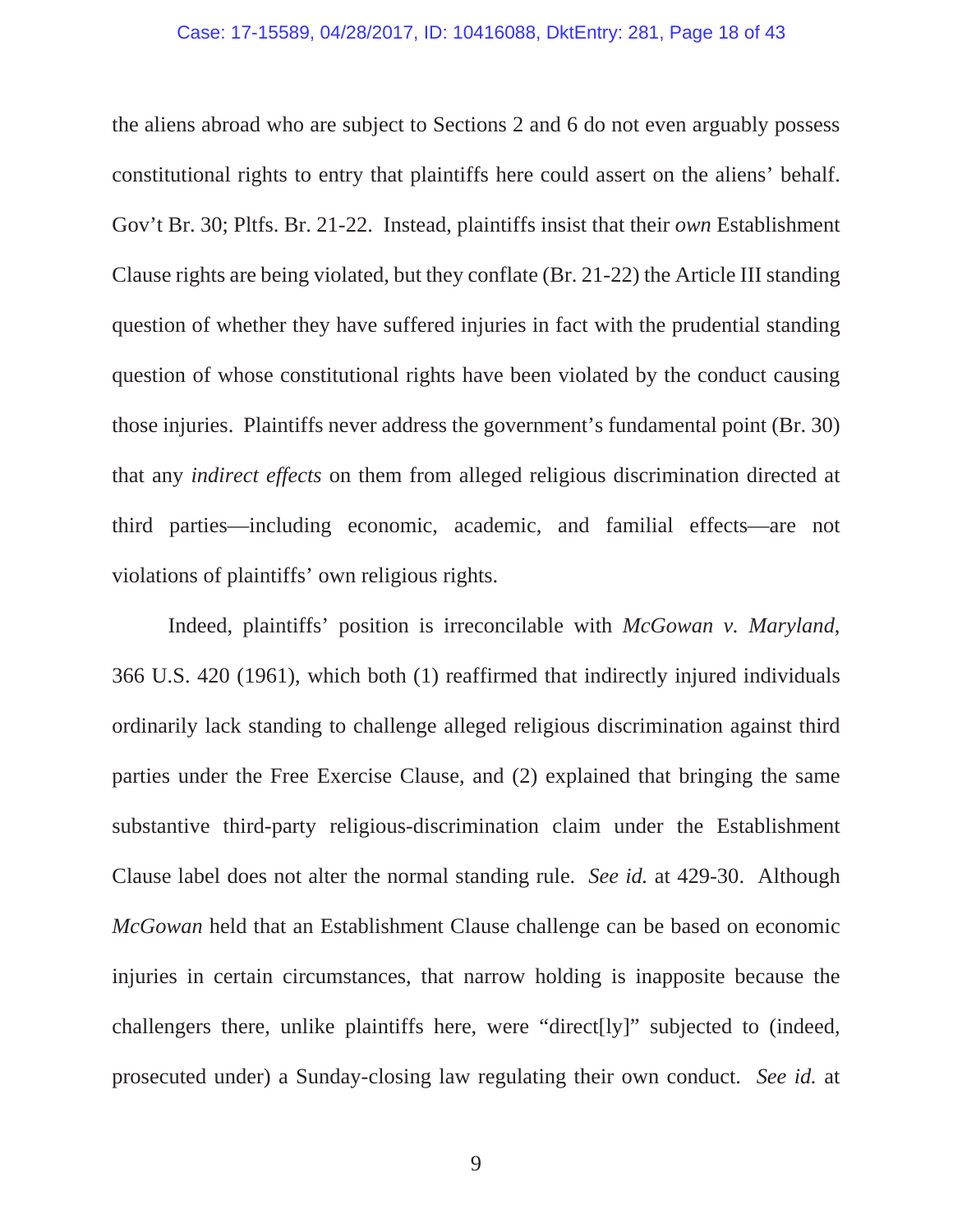422, 430-31; *cf. Elk Grove Unified Sch. Dist. v. Newdow*, 542 U.S. 1, 15-18 & n.8 (2004) (non-custodial parent lacked prudential standing to challenge Pledge of Allegiance recitation at daughter's school because his "standing derive[d] entirely from his relationship with his daughter," despite his own resulting direct exposure to the Pledge). $<sup>2</sup>$ </sup>

# **3. Consular-nonreviewability bar**

Finally, in response to the government's showing (Br. 32-33) that principles reflected in the consular-nonreviewability doctrine also foreclose their claims, plaintiffs suggest (Br. 22) that those principles are inapplicable because this is a challenge to the "*promulgation* of sweeping immigration policy," not an "*individual*  consular decision[]." That approach would turn this fundamental aspect of immigration law upside-down by granting the President, the Secretary of State, and Congress less deference in their decisionmaking than individual officers. Consular nonreviewability is premised on the broader principle that "any policy toward aliens" is "so exclusively entrusted to the political branches of government as to be largely immune from judicial inquiry or interference." *Saavedra Bruno v. Albright*,

<sup>&</sup>lt;sup>2</sup> Unlike plaintiffs' Establishment Clause claim, their due-process claim is based (Br. 57-58) on their own alleged rights regarding certain aliens' entry. In these circumstances, however, plaintiffs have no applicable due-process rights, and dueprocess standards are satisfied regardless. *Infra* pp. 26-28. As for plaintiffs' statutory claims (Br. 26-42), those are barred by consular-nonreviewability principles and also meritless. *Infra* pp. 10-11, 20-26.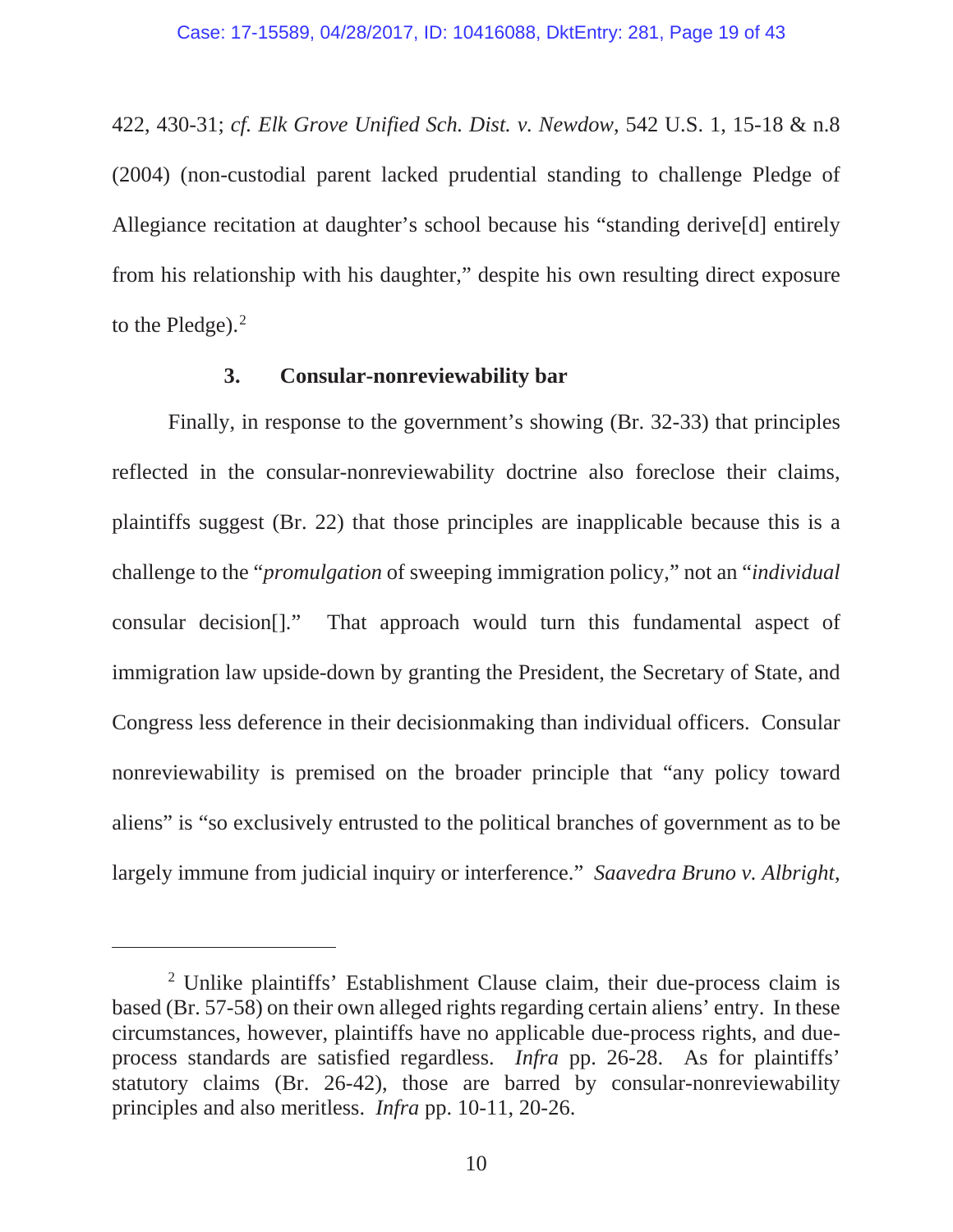197 F.3d 1153, 1159-60 (D.C. Cir. 1999). That principle at most has a limited exception for a U.S. citizen or alien in the U.S. whose own constitutional rights are allegedly violated by a particular alien's challenged exclusion or treatment. *Id.* at 1163-64; Gov't Br. 32-33; *see* Pltfs. Br. 16-17 (noting government's acknowledgement that certain U.S. citizens may have "a route to make a constitutional challenge"). Besides plaintiffs' due-process claim, that exception is inapplicable here.

### **II. Plaintiffs Are Unlikely To Succeed On The Merits**

#### **A. The Order Does Not Discriminate On The Basis Of Religion**

Plaintiffs incorrectly contend that *Kleindienst v. Mandel*, 408 U.S. 753 (1972), is inapplicable to their Establishment Clause claim and permits disregarding the Order's stated purpose. In any event, the Order is valid even apart from *Mandel*.

### **1.** *Mandel* **governs plaintiffs' challenge to the Order**

*First*, plaintiffs assert (Br. 43) that *Washington* "held that *Mandel* does not apply" to presidential immigration-policy directives. The passage plaintiffs cite addressed only whether the Revoked Order was reviewable. 847 F.3d at 1162-63; Gov't Br. 39. The government does not contend that *Mandel* forecloses any review of the Order. Rather, *Mandel* supplies the substantive standard that governs where U.S. citizens allege that their own constitutional rights are violated by the exclusion of aliens abroad. Gov't Br. 35.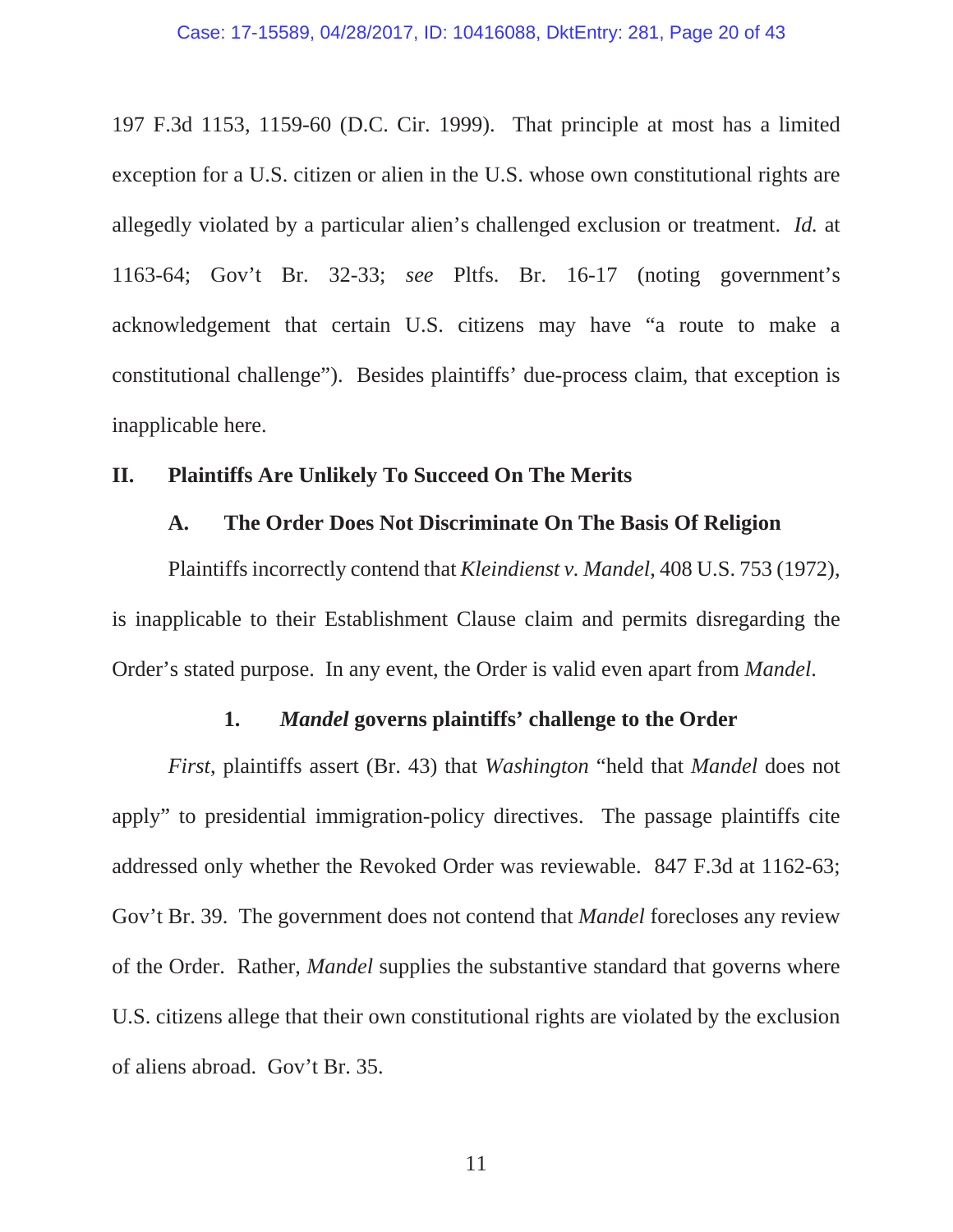*Second*, plaintiffs wrongly claim (Br. 43-46) that *Mandel* "does not apply to broad-scale Executive policymaking." They do not dispute that *Mandel* applies to the President. Br. 45 ("[T]he relevant distinction is not the level at which the decision is made."). Plaintiffs argue instead (*id.*) that "the scope of the action" is dispositive. But they concede (Br. 43) that *Mandel* applies to "immigration *statutes*," which necessarily establish "broad-scale" policies. Plaintiffs argue (*id.*) that Congress alone deserves deference in adopting broad immigration policies because it has "plenary power" over immigration, whereas the President exercises only delegated power. "The right to" exclude aliens, however, "stems not alone from legislative power but is inherent in the executive power to control the foreign affairs of the nation." *United States ex rel. Knauff v. Shaughnessy*, 338 U.S. 537, 542 (1950). Thus, "[w]hen Congress prescribes a procedure concerning the admissibility of aliens, it is not dealing alone with a legislative power. It is implementing an inherent *executive* power." *Id.* (emphasis added). That Congress has augmented the President's inherent power by conferring additional authority makes applying *Mandel* more appropriate, not less. *See Andrade-Garcia v. Lynch*, 828 F.3d 829, 834 (9th Cir. 2016).

Plaintiffs' own authority (Br. 41) confirms that *Mandel* applies to Executive policies. *Rajah v. Mukasey*, 544 F.3d 427 (2d Cir. 2008), applied *Mandel*'s test to an Executive policy requiring certain non-immigrant aliens from specific countries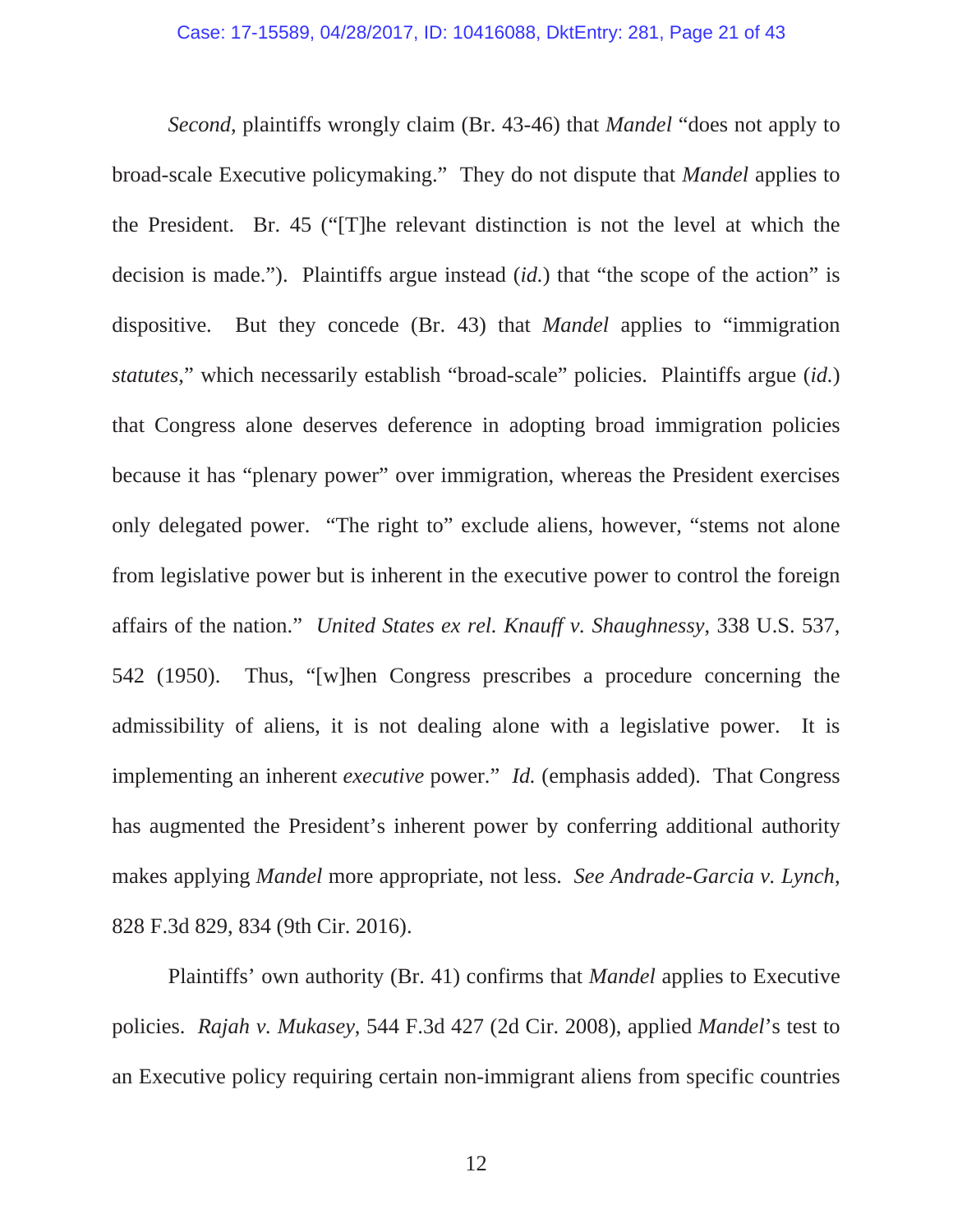#### Case: 17-15589, 04/28/2017, ID: 10416088, DktEntry: 281, Page 22 of 43

to appear for registration and fingerprinting. *Id.* at 432, 438-39. Plaintiffs distinguish *Rajah* (Br. 41) because the policy itself did not "exclud<sup>[e]</sup> (or deport<sup>[]</sup>) aliens." But that policy's implementation resulted in the deportation of the aliens there. 544 F.3d at 433-34. Plaintiffs assert (Br. 44) that *In re Reyes*, 910 F.2d 611 (9th Cir. 1990), "review[ed] [an] Executive Order regarding immigration without any mention of *Mandel*." The government "concede[d]" that the order there was invalid, *id.* at 613, and thus *Reyes* had no occasion to address *Mandel*'s scope.

*Third*, plaintiffs erroneously assert (Br. 44-45) that Establishment Clause claims are exempt from *Mandel*. Although the Supreme Court has not previously applied *Mandel* specifically to that Clause, both it and this Court have applied *Mandel* to claims that the exclusion of aliens violated the First Amendment, *see Mandel*, 408 U.S. at 769-70; *Price v. INS*, 962 F.2d 836, 841-44 (9th Cir. 1992), or reflected unconstitutional discrimination, *see Fiallo v. Bell*, 430 U.S. 787, 792-96 (1977); *Barthelemy v. Ashcroft*, 329 F.3d 1062, 1065-67 (9th Cir. 2003). There is no principled basis for exempting the Establishment Clause, which "establishes a norm of conduct which the Federal Government is bound to honor—to no greater or lesser extent than any other inscribed in the Constitution." *Valley Forge*, 454 U.S. at 484. Establishment Clause claims are subject to the same "presumption in favor of the constitutionality of statutes" as other constitutional claims, *Bowen v. Kendrick*, 487 U.S. 589, 617 (1988), and the same justiciability principles generally apply.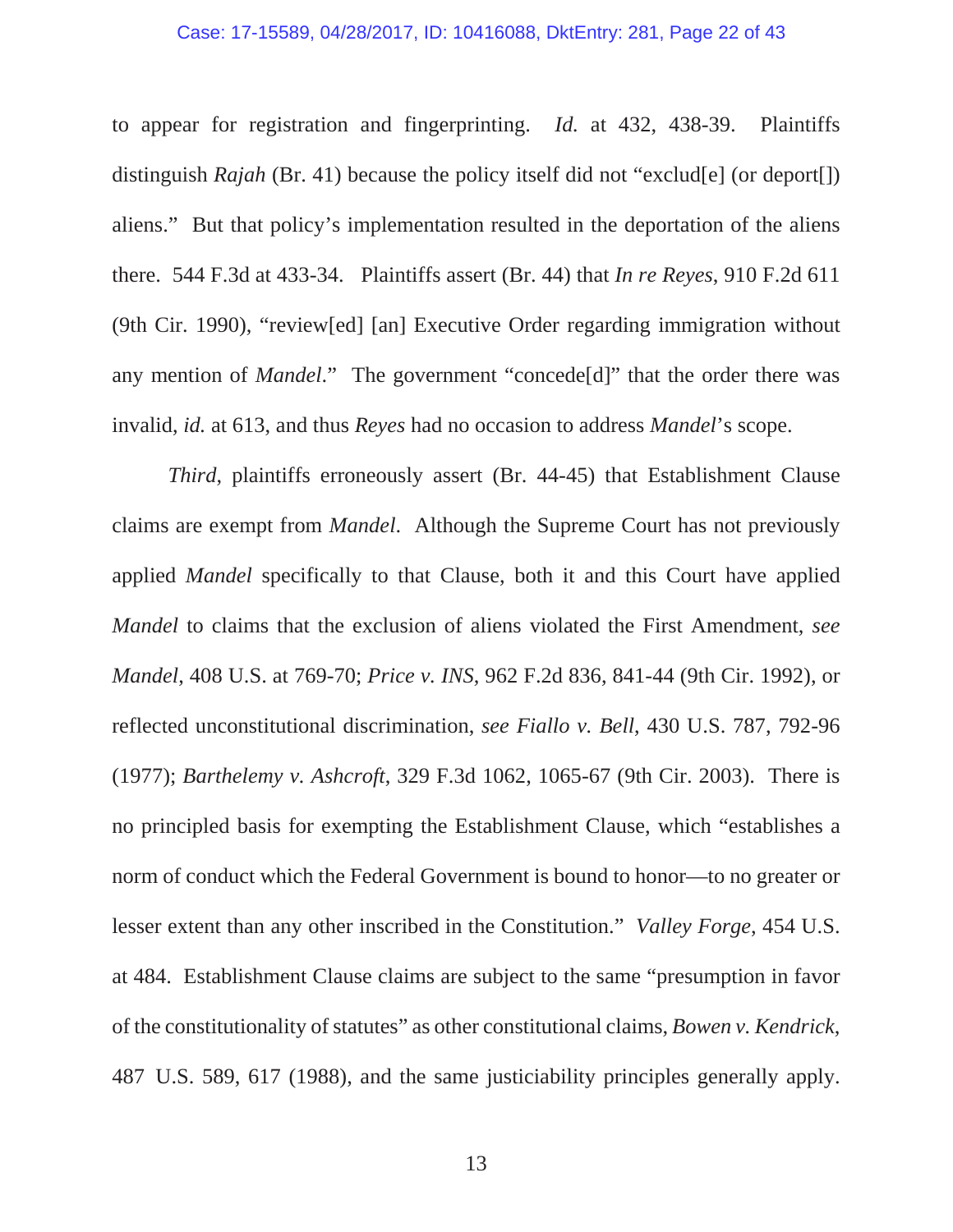*Supra* pp. 2, 9-10. It also would be illogical to apply different standards to religiousdiscrimination claims depending on whether they are pleaded under the Establishment Clause or the "inextricably connected" Free Exercise Clause. *Larson v. Valente*, 456 U.S. 228, 245 (1982).

## **2.** *Mandel* **precludes invoking extrinsic material to discredit the Order's stated purpose**

Plaintiffs argue (Br. 46-47) that *Mandel* requires considering whether the Order's stated purpose was given in "bad faith." *Mandel* makes clear, however, that determining whether a policy decision rests on a "facially legitimate and bona fide reason" does *not* include "look[ing] behind" that reason. 408 U.S. at 769-70. Courts can ensure that the stated rationale is valid and consistent with the government's action, but *Mandel* precludes searching for ulterior motives in extrinsic material. *Id. Mandel*'s standard "is equivalent to the rational basis test," under which "it is constitutionally irrelevant whether the justification proffered by the government was in fact the reasoning that generated" its action. *Ablang v. Reno*, 52 F.3d 801, 804-05 (9th Cir. 1995).

Plaintiffs' cases confirm the limited scope of this inquiry. *Wauchope v. United States Department of State*, 985 F.2d 1407, 1415-16 (9th Cir. 1993), held that a statute according citizenship to foreign-born children of U.S.-citizen fathers (but not mothers) failed rational-basis review because the government's stated rationale was illogical on its face and misread foreign citizenship laws. And in *Nadarajah v.*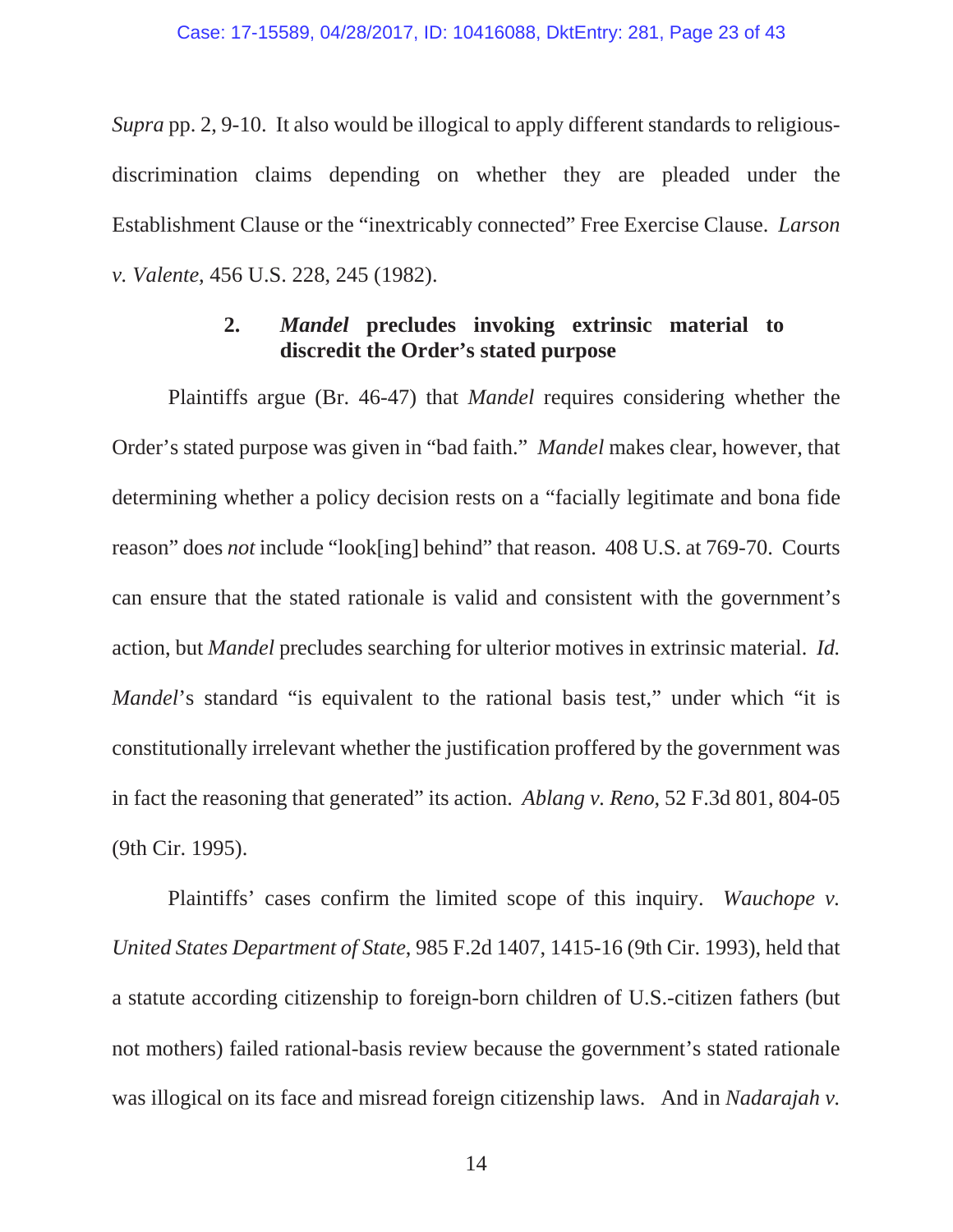*Gonzales*, 443 F.3d 1069, 1082-83 (9th Cir. 2006), the evidence supporting the alien's release was "undisputed."

Plaintiffs cite (Br. 46) Justice Kennedy's concurrence in *Kerry v. Din*, 135 S. Ct. 2128 (2015), which states that an "affirmative showing of bad faith on the part of [a] consular officer" denying a visa, "plausibly alleged with sufficient particularity," can overcome the deference due under *Mandel*. *Id.* at 2141. *Din* is inapposite because refusing visas to aliens abroad does not violate plaintiffs' own Establishment Clause rights. *Supra* pp. 8-10. But even if courts may consider claims of bad faith in individualized decisions by consular officers, that would not warrant second-guessing formal national-security determinations by the President. Plaintiffs never confront the Supreme Court's holding that, when "[t]he Executive \*\*\* deem[s] nationals of a particular country a special threat," "a court would be ill equipped to determine the<sup>[]</sup> authenticity and utterly unable to assess the<sup>[]</sup> adequacy" of that determination. *Reno v. Am.-Arab Anti-Discrimination Comm. (AAADC)*, 525 U.S. 471, 491 (1999). Their invitation to disregard the President's formal risk assessment and policy judgment (*e.g.*, Br. 39-40) flouts that rule. Moreover, the President demonstrated *good faith* by revising the Revoked Order in part to address concerns raised by courts. Gov't Br. 38.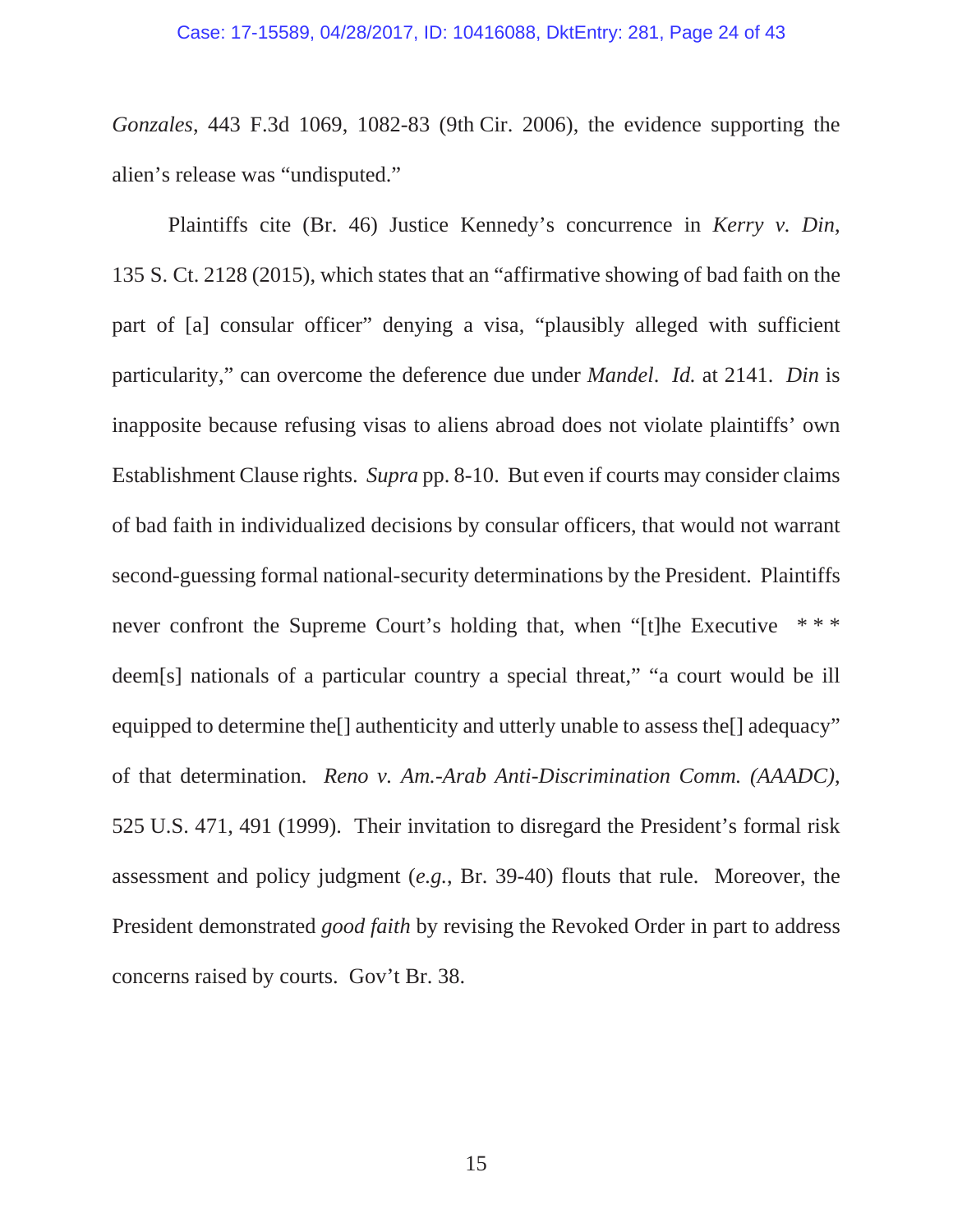## **3. The Order is valid even apart from** *Mandel*

**a.** Plaintiffs concede that the Order is valid even apart from *Mandel* so long as it does not "single out religious dissents for opprobrium" or "allocate benefits" and burdens based on" religious faith. Br. 47 (brackets omitted). Plaintiffs cite nothing in Sections 2 and 6 that does so or shows the Order's stated national-security objective to be "secondary" or a "sham." *McCreary County v. ACLU*, 545 U.S. 844, 865 (2005). They cite (Br. 51) another section (not challenged here) directing federal agencies to collect data regarding "acts of gender-based violence against women, including so-called 'honor killings,' in the United States by foreign nationals." Order § 11(a)(iii). "Honor crimes," however, "are not specific to any religion, nor are they limited to any one region of the world."3

Plaintiffs assert (Br. 51-52) that Section 2(c)'s application to Muslim-majority countries demonstrates bias. But those countries were selected because they present heightened terrorism-related risks, which Congress and the previous Administration recognized in excluding dual nationals of and recent visitors to those countries from travel under the Visa Waiver Program. Order § 1(b)(i)-(ii), (d)-(e). Plaintiffs do not question Congress' or the Executive's motives in making that designation.

<sup>3</sup> Human Rights Watch, *HRW World Report 2001: Women's Rights, Item 12 – Integration of the Human Rights of Women and the Gender Perspective* (Apr. 6, 2001), http://pantheon.hrw.org/legacy/press/2001/04/un\_oral12\_0405.htm.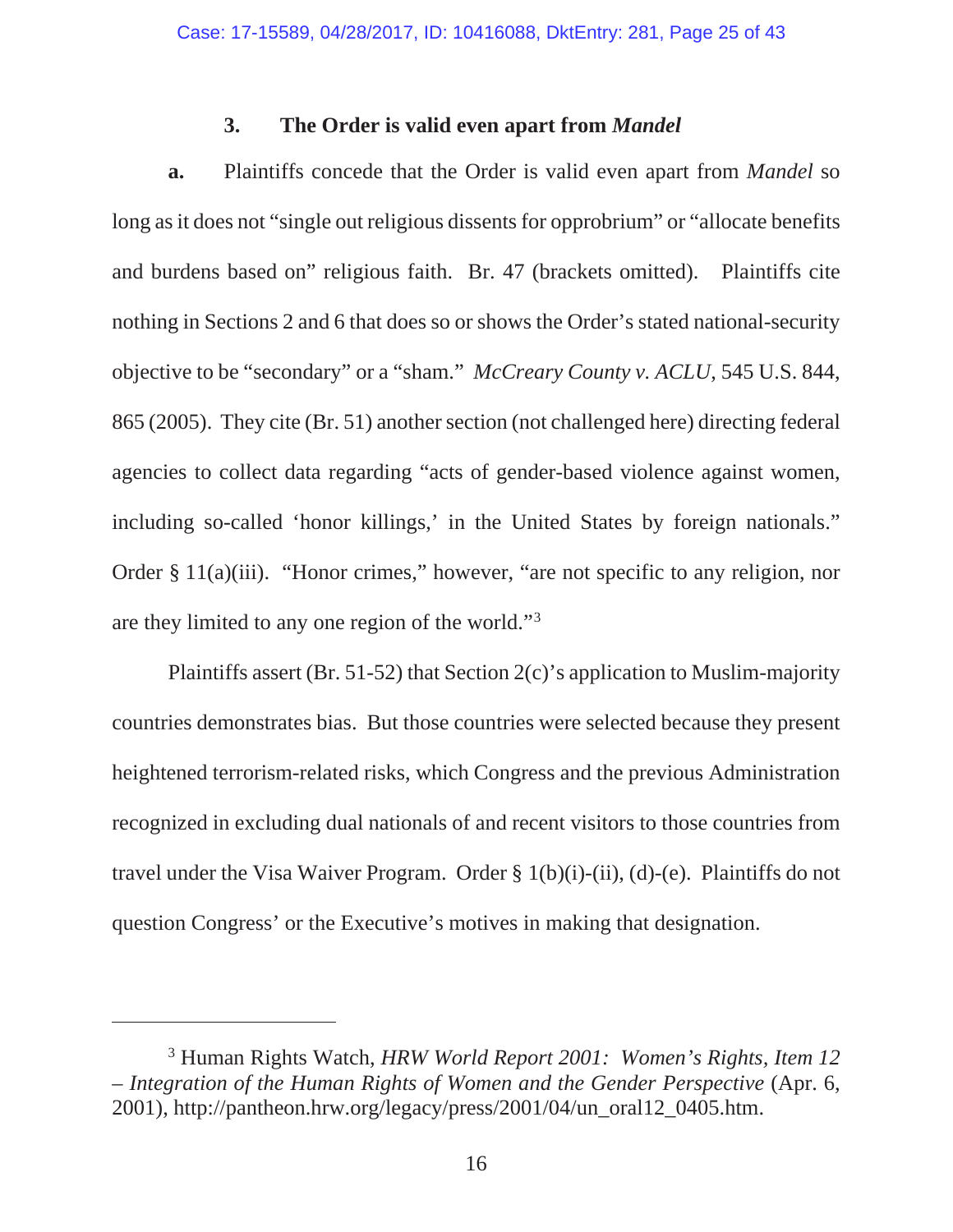Plaintiffs also provide no basis to impute a religious purpose to other portions of Section 2 or any of Section 6—which were also enjoined. Section 6's refugee provisions apply to refugees from all nations. Order § 6(a)-(b). The remaining provisions address only agencies' internal and intergovernmental activities and do not impose burdens on anyone outside the government. *See Bowen v. Roy*, 476 U.S. 693, 699-700 (1986).

**b.** Plaintiffs argue (Br. 49, 53-56) that the district court properly discredited the Order's stated purpose based on campaign and other statements. But they fail to justify looking beyond the "text, legislative history, and implementation of the statute," or "comparable official act," to infer an unstated improper purpose. *McCreary*, 545 U.S. at 862-63. Plaintiffs assert (Br. 53) that *McCreary* supports a much more wide-ranging inquiry. *McCreary*, however, concerned an explicitly religious display, and the display's religious purpose was expressly confirmed by official pronouncements. Gov't Br. 48-49. Likewise, *Church of the Lukumi Babalu Aye, Inc. v. City of Hialeah*, 508 U.S. 520, 535-36 (1993), addressing a free-exercise claim, held that the ordinances' "text" and "operation" showed that they were a "religious gerrymander."

Plaintiffs thus cite no precedent that permits impugning the Order's express national-security purpose based on extrinsic material. They note (Br. 53) that two Justices in *Lukumi* considered more than the ordinances' text and operation.

17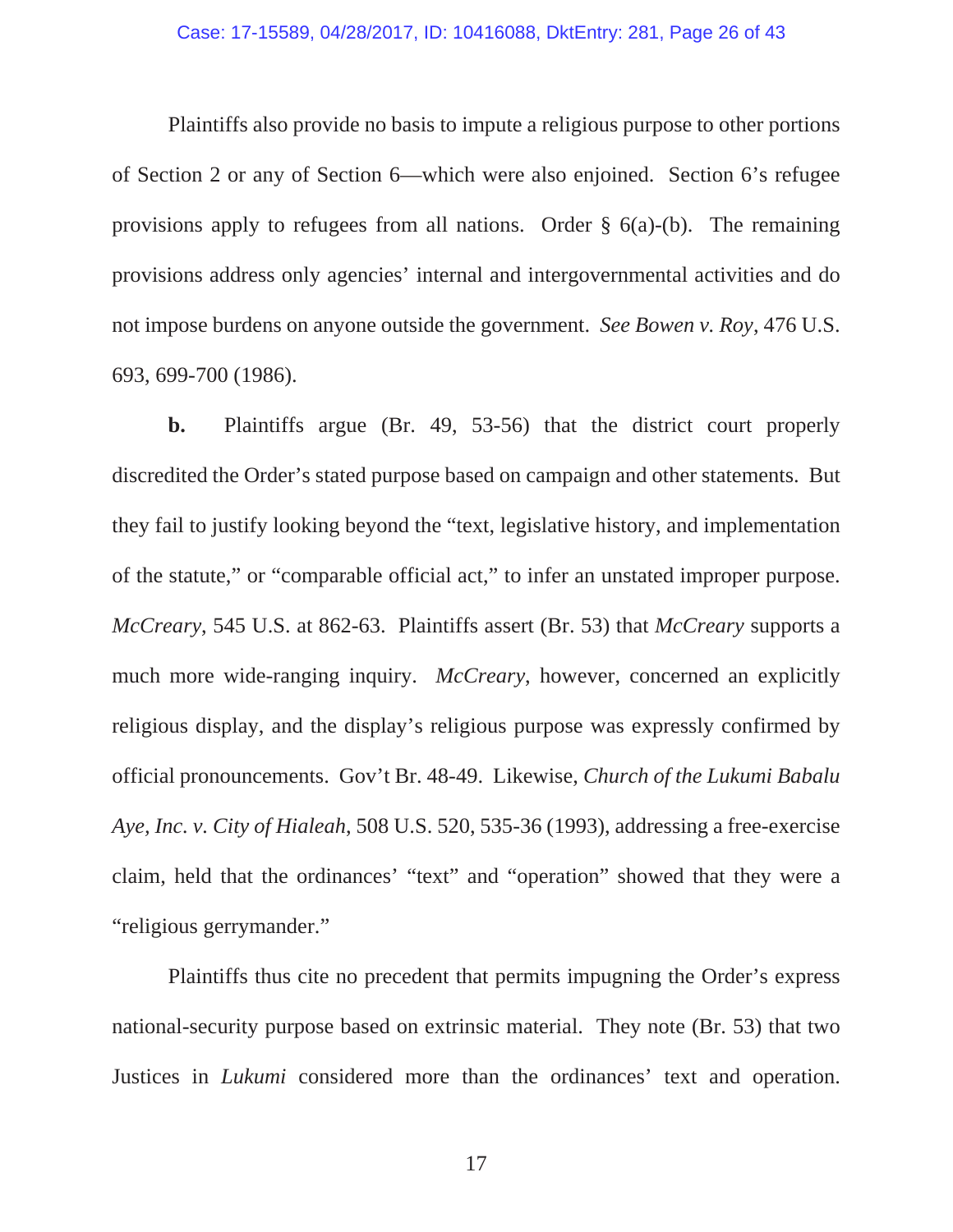508 U.S. at 540-42 (opinion of Kennedy, J., joined by Stevens, J.); *but see id.* at 557-59 (Scalia, J., joined by Rehnquist, C.J., concurring in part and concurring in the judgment). The statements there by city officials and residents at city-council meetings are far removed from campaign-trail comments and if anything more closely resemble legislative history. Plaintiffs also cite (Br. 54) Justice Kennedy's separate opinion in *County of Allegheny v. ACLU*, 492 U.S. 573, 671 (1989), discussing Thanksgiving proclamations by President Washington and his successors. Those proclamations were official decrees declaring a "national day of celebration and prayer." *Id.*

Plaintiffs also do not dispute that the presumption of regularity applies with the utmost force to the President, and they fail to refute the practical difficulties that "ill equipped" courts would face in attempting "to determine the authenticity" of Executive national-security judgments. *AAADC*, 525 U.S. at 491; *cf.* Gov't Br. 46- 47. Plaintiffs argue (Br. 53-54) that these principles pose no obstacle here because the statements at issue "clearly" reflect an improper purpose. But the statements' supposed clarity is irrelevant because plaintiffs fail to show that they reflect the government's "official objective." *McCreary*, 545 U.S. at 862.

**c.** Plaintiffs are likewise wrong (Br. 55) that post-election statements by the President and aides show an impermissible purpose. They cite (Br. 8, 56) a statement on the President's campaign website, but it is an archived press release

18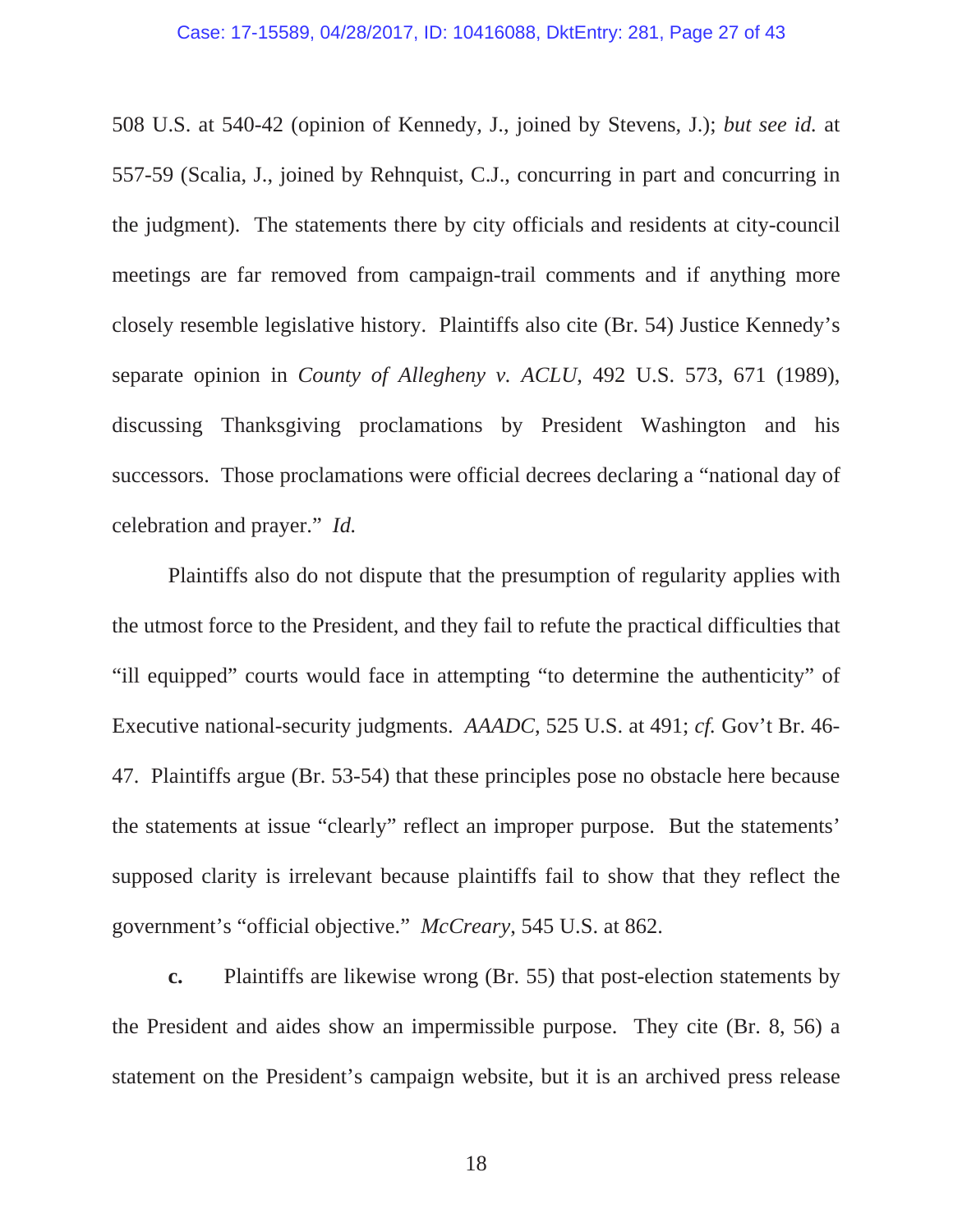dated December 7, 2015. S.E.R. 156. Plaintiffs also cite (Br. 50) language in the Revoked Order prioritizing refugee claims of members of religious minorities. As the Order explains, however, that language did not reflect religious bias, Order § 1(b)(iv), and in any event the Order omits it to eliminate any possible misunderstanding. Plaintiffs cite (Br. 50) statements describing the Order as pursuing "the same basic policy outcome," E.R. 156, or constituting a "watered down version" of the Revoked Order, S.E.R. 84. Both Orders further the same national-security objective of facilitating a review of existing screening procedures. Order § 1(b), (d)-(i). The Order, however, pursues that objective through substantially revised provisions; the differences are clear on the Order's face. Gov't Br. 9-13.

Plaintiffs finally argue that two ambiguous remarks by the President (one before he took office) and a spokesperson's statement that the President is keeping "campaign promises" signal an improper motive. Br. 4, 8, 55 (citing E.R. 148 (statement at signing that "[w]e all know what that means"); E.R. 147 (preinauguration statement that "[y]ou know my plans")). Attempting to glean official governmental purpose from such cryptic, offhand remarks requires the "judicial psychoanalysis" *McCreary* forecloses. 545 U.S. at 862; *see Sarsour v. Trump*, 2017 WL 1113305, at \*12 (E.D. Va. Mar. 24, 2017). Moreover, plaintiffs' belief that those statements reflect an intent to ban Muslim immigration is irrelevant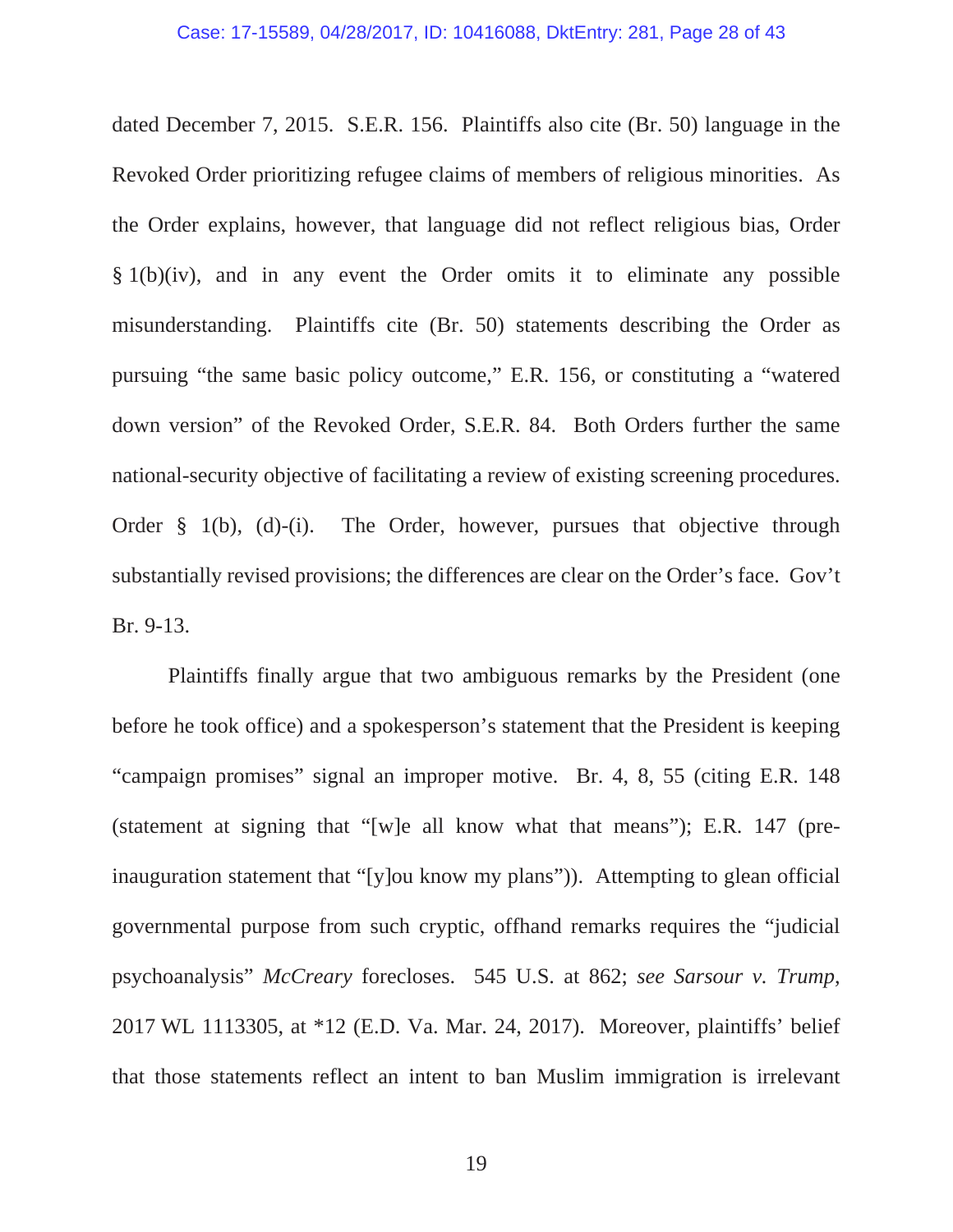because Sections 2 and 6 do no such thing. Section 2(c) temporarily suspends entry of certain aliens from six countries previously identified by Congress and the Executive as posing heightened terrorism-related risks. Section 6's refugee provisions apply worldwide. The remaining provisions of Sections 2 and 6 have no plausible connection to religion.

# **B. Plaintiffs' Alternative Arguments Provide No Basis To Uphold The Injunction**

Plaintiffs alternatively urge the Court (Br. 23-42, 57-59) to uphold the injunction on statutory and due-process grounds the district court declined to reach. E.R. 14 n.3, 53 n.11. Plaintiffs' alternative arguments lack merit.

## **1. The Order is a valid exercise of the President's statutory authority**

Plaintiffs incorrectly claim (Br. 26-42) that portions of Sections 2 and 6 exceed the President's statutory authority. The Order is a valid exercise of the President's inherent power and his statutory authority to "suspend the entry of all aliens or any class of aliens" whose entry he finds "would be detrimental to the interests of the United States," 8 U.S.C. § 1182(f), and to prescribe "reasonable rules, regulations, and orders" regarding entry, "subject to such limitations and exceptions as" he adopts, *id.* § 1185(a)(1). Plaintiffs do not dispute that these provisions' plain text encompasses Sections 2 and 6. They erroneously argue instead that both provisions should be read narrowly for other reasons.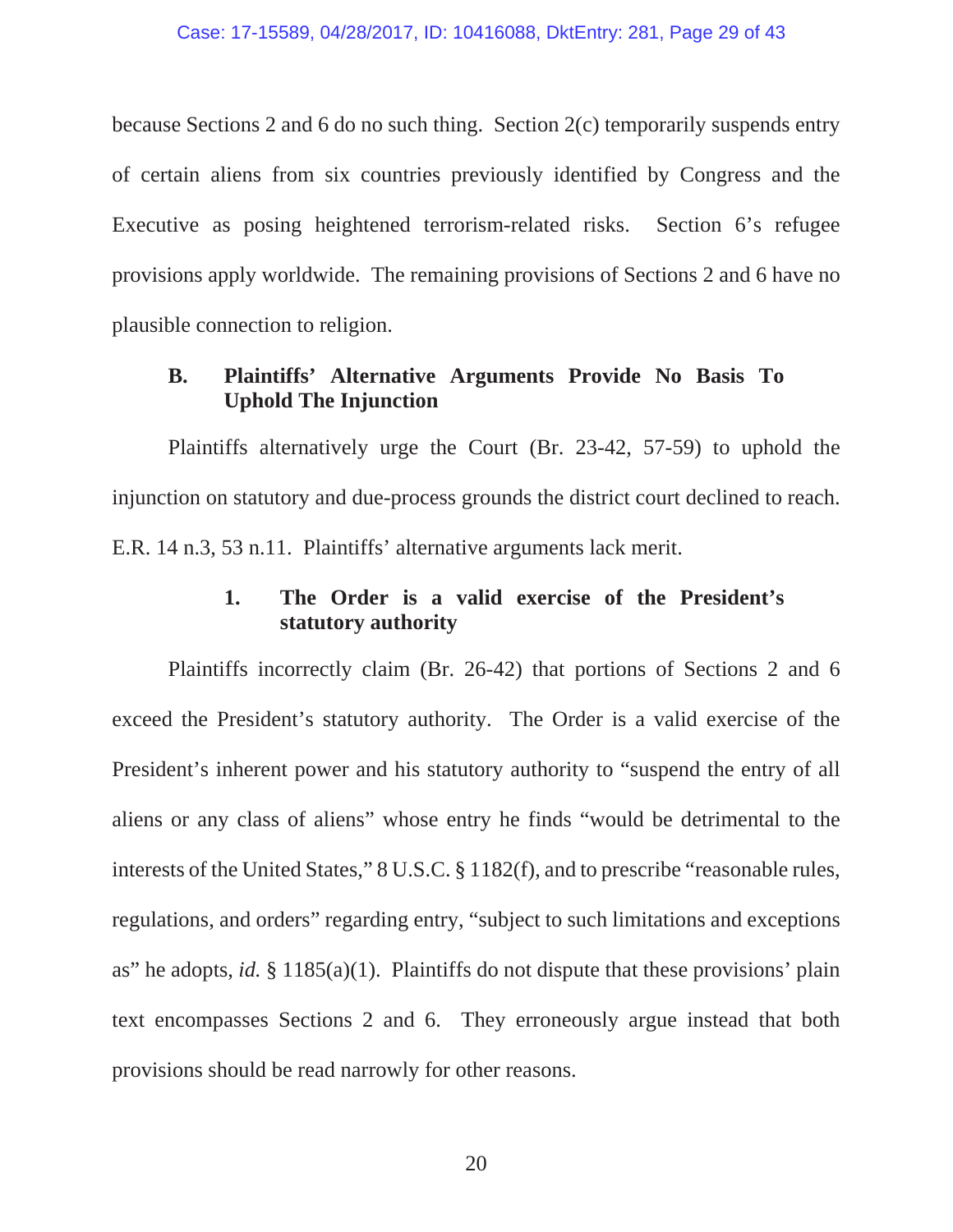**a.** Plaintiffs assert (Br. 27-28) that Sections 1182(f) and 1185(a)(1) should be construed narrowly to avoid an unconstitutional delegation of legislative power. But as the Supreme Court explained in rejecting a nondelegation challenge to Section 1185(a)(1)'s precursor, statutes addressing "admissibility of aliens  $* * *$ implement[] an inherent executive power." *Knauff*, 338 U.S. at 542 (citing *United States v. Curtiss-Wright Exp. Corp.*, 299 U.S. 304 (1936)). Moreover, "in its delegations of power in the area of foreign relations, Congress 'must of necessity paint with a brush broader than that it customarily wields in domestic areas.'" *Abourezk v. Reagan*, 785 F.2d 1043, 1063 (D.C. Cir. 1986) (R.B. Ginsburg, J.), *aff'd by equally divided Court*, 484 U.S. 1 (1984).

**b.** Plaintiffs argue (Br. 30-31) that Section 2(c)'s entry suspension violates 8 U.S.C. § 1152(a)(1)(A), which prohibits nationality-based discrimination in the "issuance of an immigrant visa." That is wrong for four reasons. *See Sarsour*, 2017 WL 1113305, at \*8 (rejecting same argument). *First*, Section 1152(a)(1)(A) does not restrict the President's longstanding authority to "suspend the entry" of "any class of aliens" under Section 1182(f) or to prescribe "limitations" and "exceptions" on entry under Section 1185(a)(1). Section 1152(a)(1)(A) was enacted in 1965 to abolish the prior system of nationality-based quotas for immigrant visas, but it did not displace the President's preexisting authority. *See* S. Rep. No. 89-748, at 1, 12-14, 21-22 (1965).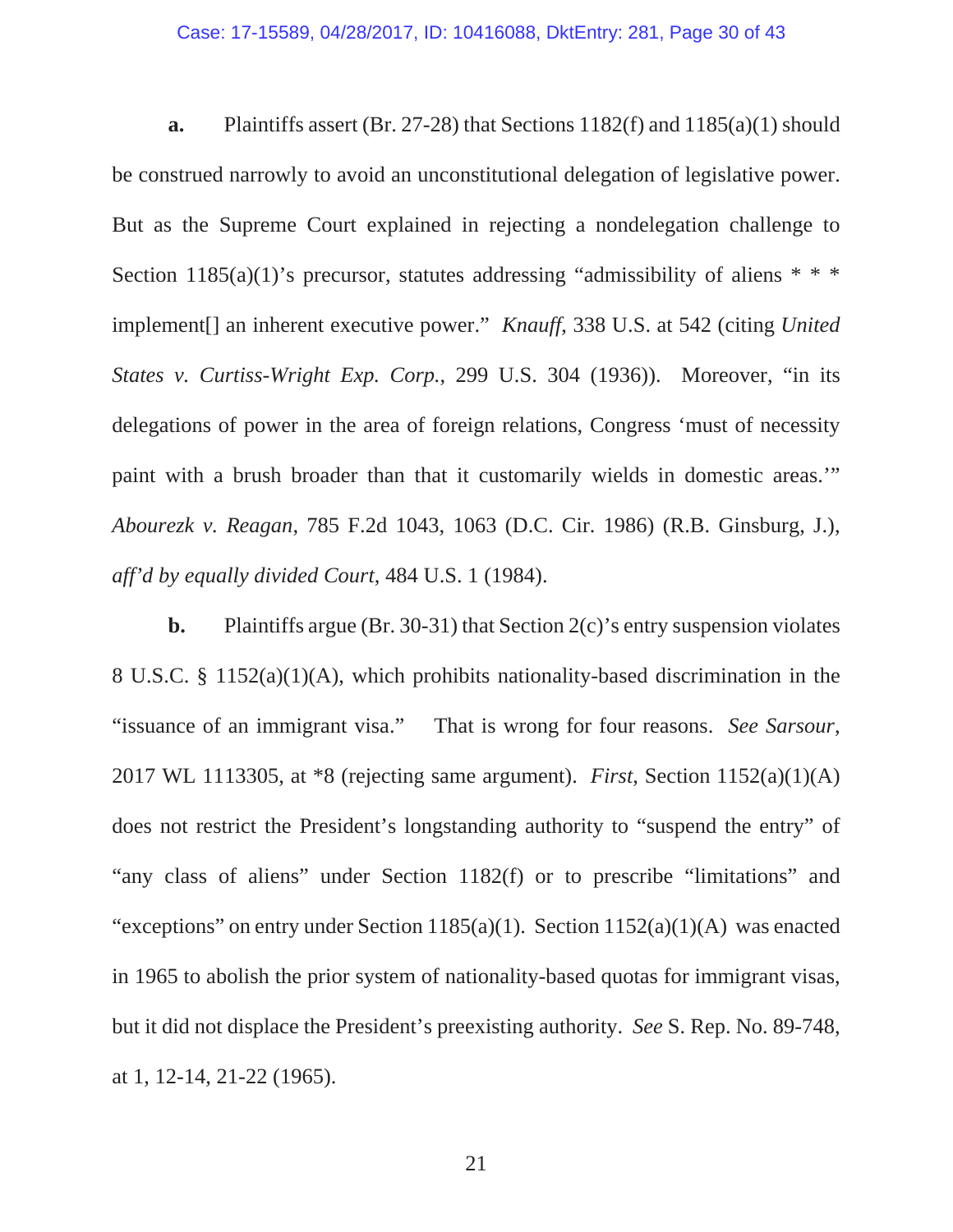Indeed, Sections 1182(f) and 1185(a)(1) have long been understood to permit the President to draw nationality-based distinctions. *E.g.*, Proclamation No. 5517 (1986) (order "suspend[ing] entry into the United States as immigrants by all Cuban nationals"). The Supreme Court deemed it "perfectly clear that" Section 1182(f) "grants the President ample power to establish a naval blockade that would simply deny illegal Haitian migrants the ability to disembark on our shores." *Sale v. Haitian Ctrs. Council, Inc.*, 509 U.S. 155, 187 (1993). Section 1185(a)(1) likewise has long been construed to authorize nationality-based distinctions. *Immigration Laws and Iranian Students*, 4A Op. O.L.C. 133, 140 (1979); *e.g.*, Exec. Order 12,172 (1979) (directing "limitations and exceptions" regarding "entry" of certain "Iranians"), *amended by* Exec. Order 12,206 (1980) (expanding coverage to all Iranians); *Nademi v. INS*, 67 F.2d 811, 814 (10th Cir. 1982).

Plaintiffs do not explain why, given that the President may validly bar entry of the aliens covered by Section 2(c), such aliens cannot be refused visas. Requiring that such aliens be issued visas permitting them to travel to this country, only to be denied entry upon arrival, would create needless difficulties and confusion. Plaintiffs cite (Br. 30) only *Legal Assistance for Vietnamese Asylum Seekers v. Department of State, Bureau of Consular Affairs*, 45 F.3d 469 (D.C. Cir. 1995), *vacated on other grounds*, 519 U.S. 1 (1996) (per curiam), but it did not address Section 1182(f) or 1185(a)(1).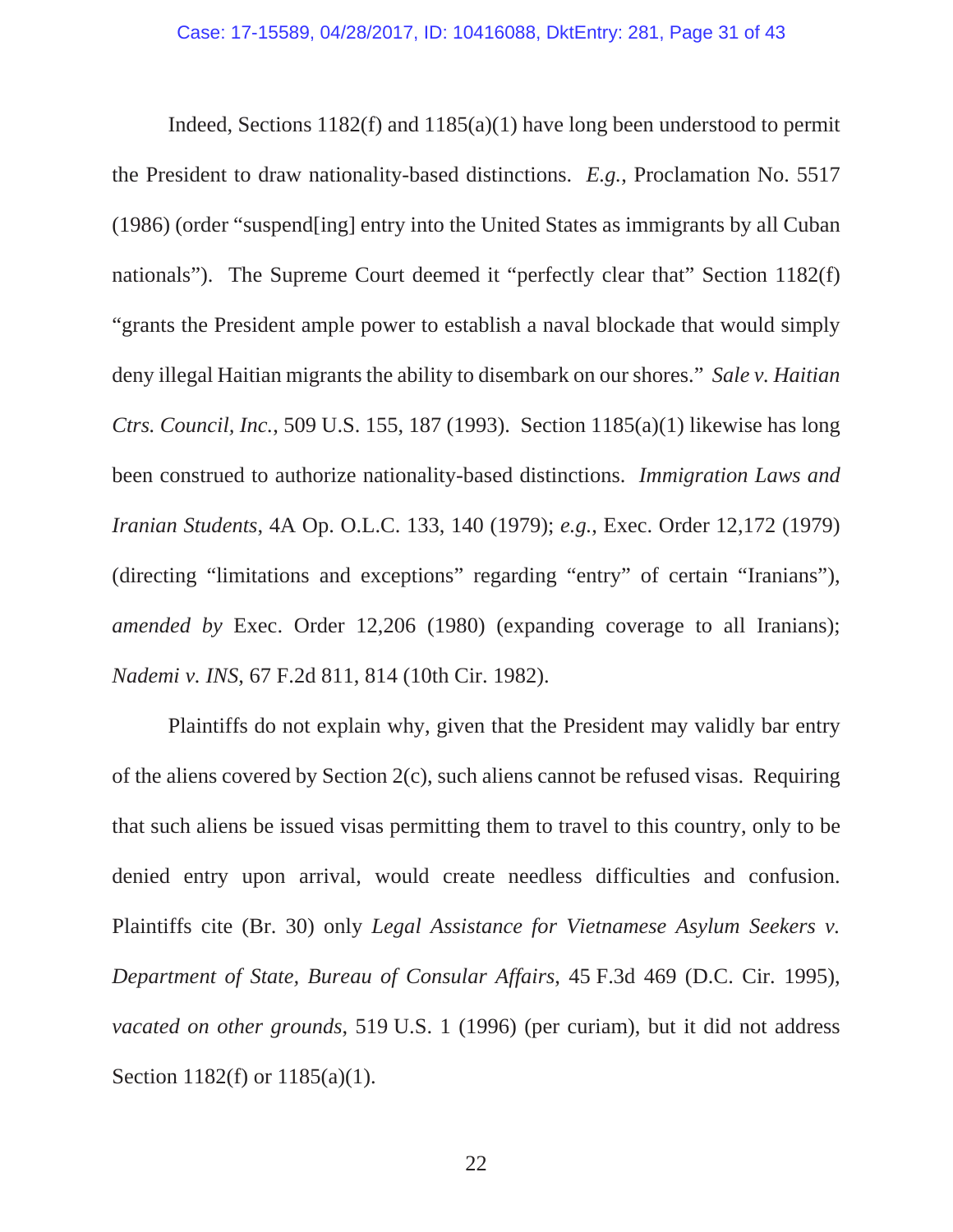*Second*, plaintiffs' reading contradicts settled interpretive principles. It requires construing Section  $1152(a)(1)(A)$  as partially "repeal[ing]" Section 1182(f) by "implication," which courts will not do unless Congress's "intention" is "clear" and "manifest." *Nat'l Ass'n of Home Builders v. Defs. of Wildlife*, 551 U.S. 644, 662, 664 n.8 (2007). Their interpretation also raises serious constitutional concerns that the Court must avoid if possible. *See Edward J. DeBartolo Corp. v. Fla. Gulf Coast Bldg. & Constr. Trades Council*, 485 U.S. 568, 575 (1988). For instance, it would bar the President from restricting entry of aliens from a country with which this Nation is on the verge of war.

*Third*, Section 1152(a)(1)(B) contains an exception for "procedures for the processing of immigrant visa[s]." Plaintiffs assert (Br. 31) that the exception does not apply because Section 2(c) does not regulate procedures but imposes "a flat ban." Section 2(c), however, suspends entry of certain aliens temporarily, and it does so to facilitate a review of the Nation's screening and vetting protocols. Order §§ 1(f), 2(c). Both its operation and purpose concern procedures.

*Fourth*, even if plaintiffs' Section 1152(a)(1)(A) argument were correct, it could not support the injunction the district court entered. Section  $1152(a)(1)(A)$ addresses only the "issuance of an immigrant visa." It has no bearing on *nonimmigrant* visas. And even as to immigrant visas, Section 1152(a)(1)(A) governs only visa issuance; it does not restrict the President's ability to suspend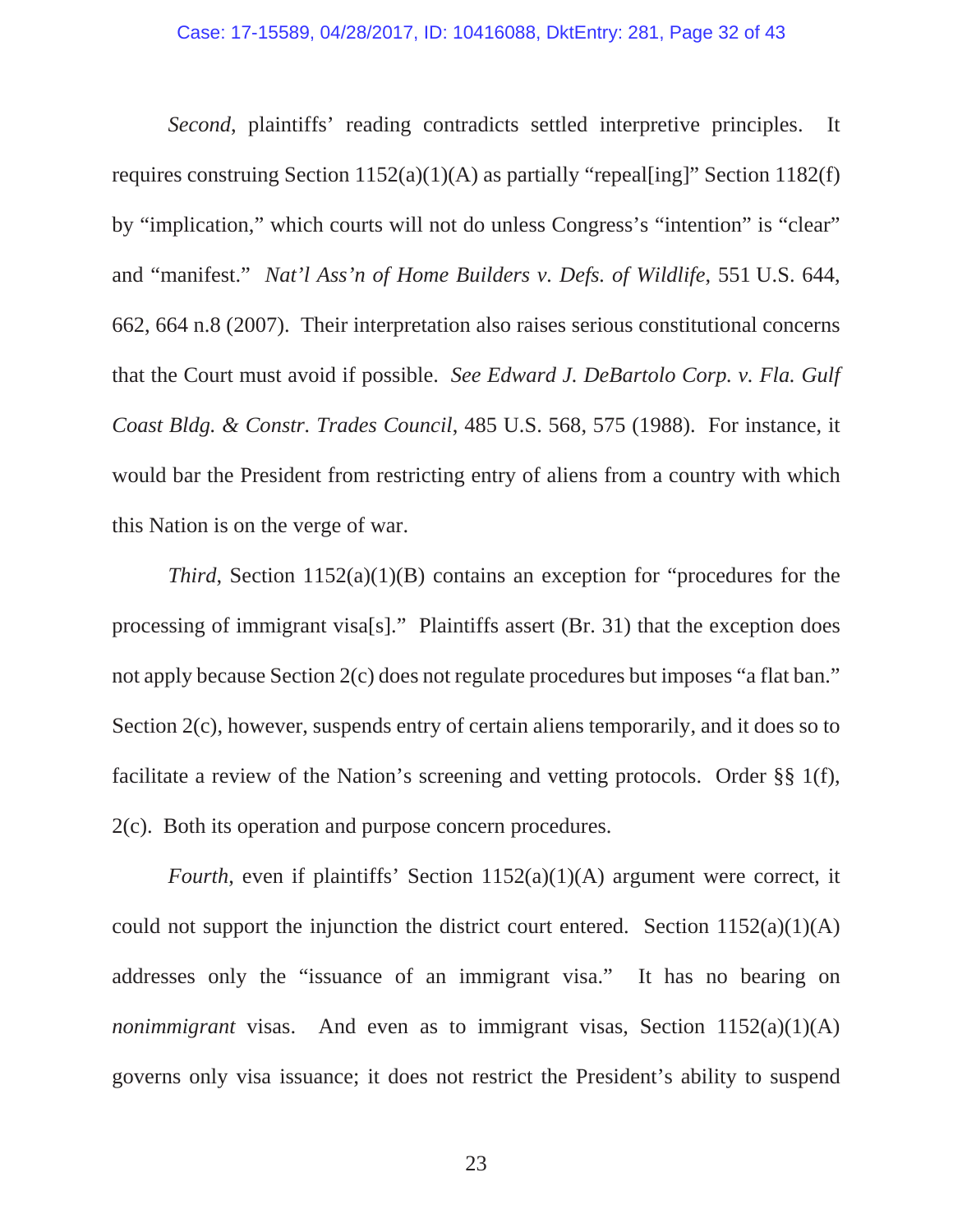entry. Section  $1152(a)(1)(A)$  cannot justify enjoining Section  $2(c)$ 's entry suspension at all, let alone with respect to the majority of aliens seeking nonimmigrant visas.

**c.** Plaintiffs incorrectly argue (Br. 32-37) that the Order's entry and refugee suspensions conflict with 8 U.S.C. § 1182(a)(3)(B), which addresses the admissibility of aliens who have engaged in terrorist activity or have certain ties to terrorist groups. *First*, plaintiffs' own authority refutes that reading. *Abourezk* and *Allende v. Shultz*, 845 F.2d 1111 (1st Cir. 1988), held that the President may use his "sweeping proclamation power" under Section 1182(f) to suspend entry of aliens for reasons that overlap with Section 1182(a)'s grounds of inadmissibility. *Abourezk*, 785 F.2d at 1049 n.2; *Allende*, 845 F.2d at 1118 & n.13.

*Second*, the Court need not decide the precise scope of the President's Section 1182(f) authority. At a minimum, as plaintiffs conceded below, the President may invoke Section 1182(f) to exclude aliens "who present concerns similar to" one of Section 1182(a)'s categories, so long as he does not exclude one of the exact same categories under a different "burden of proof." ECF No. 191, at 12. The Order complies with plaintiffs' own test. It does not suspend entry of aliens and refugees because the President concluded they are all "potential terrorists." Pltfs. Br. 32. Rather, he determined that conditions in the six countries warrant temporarily suspending entry of certain of those countries' nationals pending a review of this

24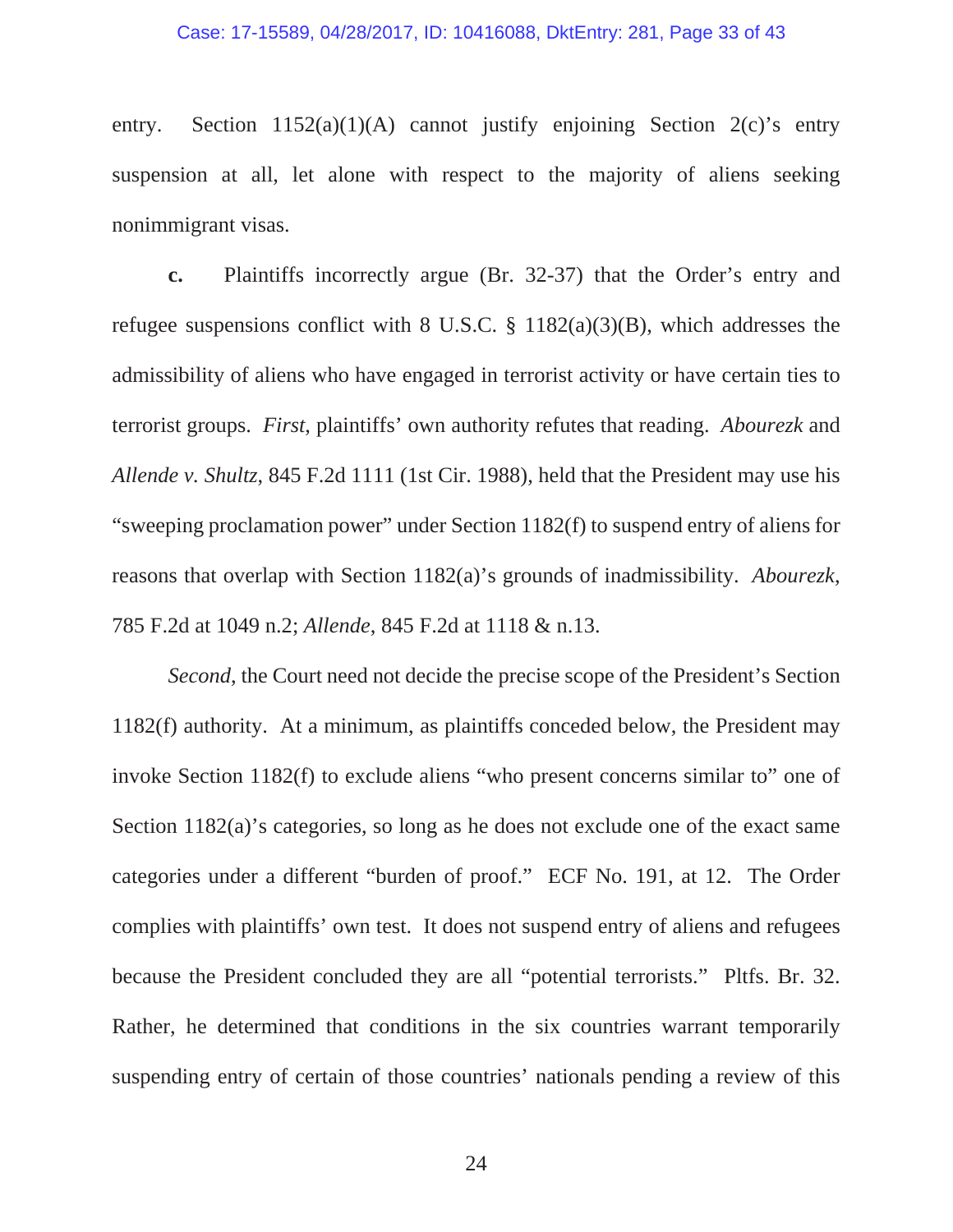#### Case: 17-15589, 04/28/2017, ID: 10416088, DktEntry: 281, Page 34 of 43

Nation's screening and vetting procedures. Order § 1(d)-(f). Nothing in Section 1182(a) precludes that judgment.

*Third*, if plaintiffs were correct that the Order conflicts with Section 1182(a)(3) merely because it concerns terrorism-related risks, that would effectively read Section 1182(f) out of the statute. Section 1182(a) sets forth numerous grounds of inadmissibility, including grounds relating to "[h]ealth[]," "[c]riminal" history, "[s]ecurity," and "[f]oreign policy." 8 U.S.C.  $\S$  1182(a)(1), (2), (3), (3)(C). Given the breadth and variety of those grounds, few exercises of the President's Section 1182(f) authority could not be characterized as touching a topic addressed in Section 1182(a). Presidents have suspended entry of aliens under Section 1182(f) for reasons similar to statutory grounds for inadmissibility. ECF No. 145, at 34-35 (collecting examples).

**d.** Plaintiffs assert (Br. 34-37) that the President could not conclude that entry of covered aliens from the six countries is "detrimental to the interests of the United States" because in 2015 Congress already addressed the risks posed by those countries and restricted nationals of and recent visitors to those countries from visafree travel under the Visa Waiver Program. 8 U.S.C. § 1187(a)(12). Nothing in Section 1187(a)(12), however, prevents the President, exercising his authority under Sections 1182(f) and 1185(a)(1), from concluding that the terrorism concerns that led to designation of those countries under Section 1187(a)(12) warrant further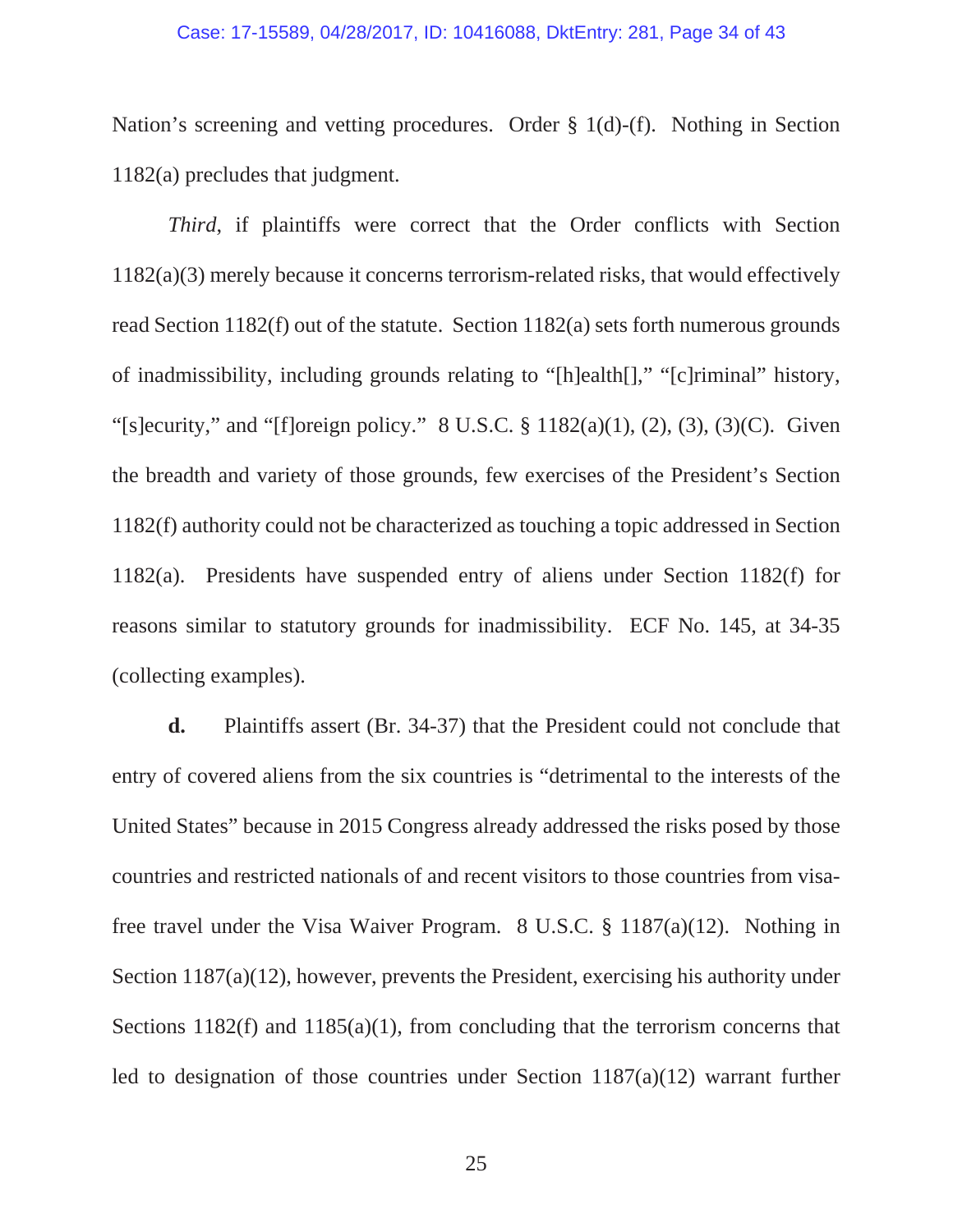#### Case: 17-15589, 04/28/2017, ID: 10416088, DktEntry: 281, Page 35 of 43

review of existing screening and vetting procedures and a temporary suspension until that review is complete.

**e.** Plaintiffs assert (Br. 36-37) that Section 6(b)'s refugee cap violates 8 U.S.C. § 1157(a), which limits the number of refugees who "may be admitted" annually to the number "the President determines, before the beginning of the fiscal year." Plaintiffs did not make this contention or cite Section 1157(a) below, and it is meritless. Section 1157(a) prohibits entry of refugees in excess of the ceiling the President establishes before each fiscal year. But it does not require that the maximum number be admitted, and Sections 1182(f) and 1185(a)(1) permit the President to allow entry of only a lower number.

### **2. The Order complies with due process**

Plaintiffs' due-process claim (Br. 57-59) similarly lacks merit. The Order applies only to aliens abroad, who have no due-process rights in connection with their entry with this country. *See Angov v. Lynch*, 788 F.3d 893, 898 (9th Cir. 2015); Order §§ 3(a)-(b), 12(e). Plaintiffs assert (Br. 57) that *Washington* concluded that refugees subject to the Revoked Order may have "viable due process claims." 847 F.3d at 1166. The panel was focused on asylum applicants present in the United States. *See id.* at 1165-66. The Order, however, suspends only refugee adjudications and travel under the Refugee Program, which covers only aliens seeking admission from abroad. *See* 8 U.S.C. § 1157; 8 C.F.R. pt. 207.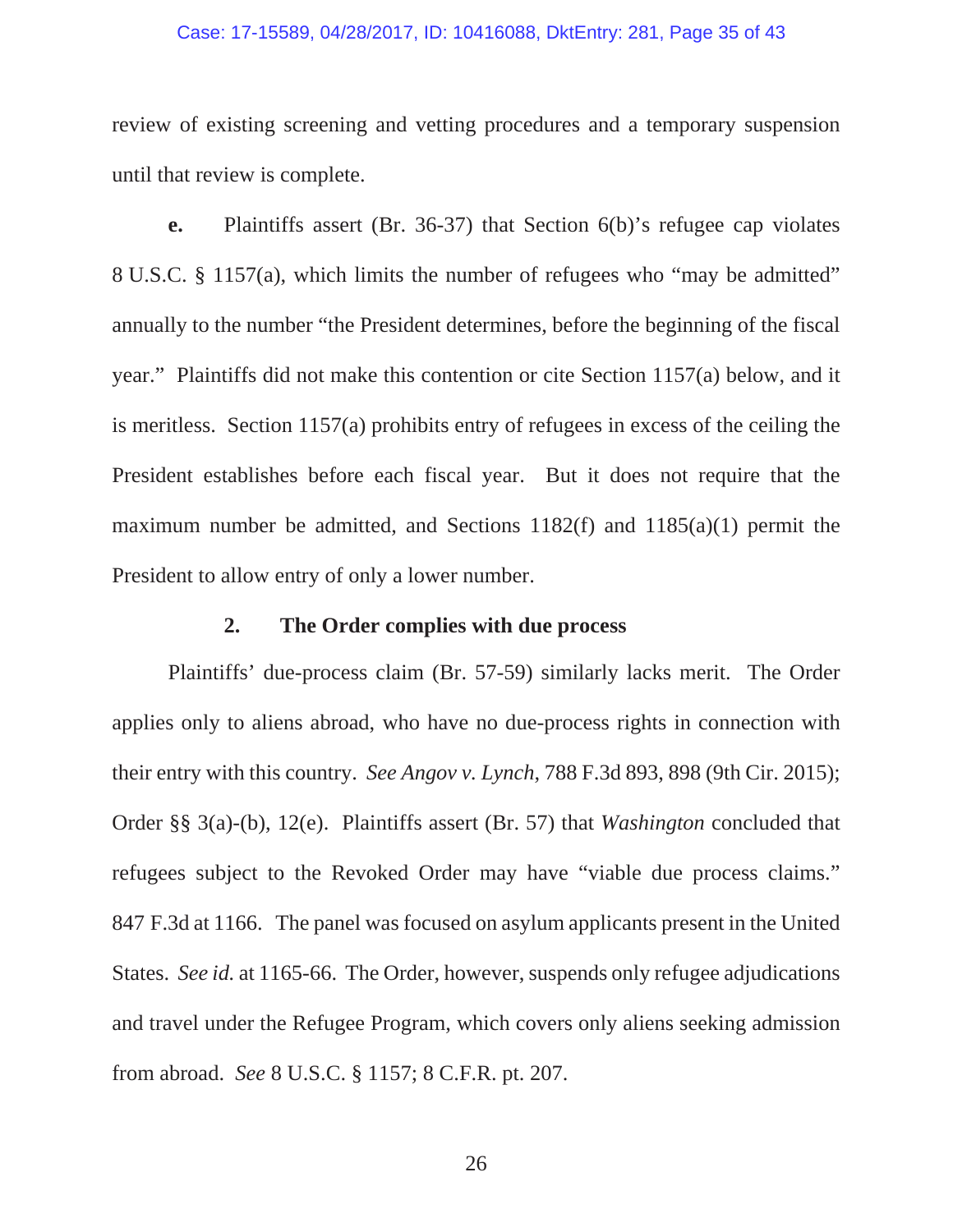Plaintiffs assert (Br. 58) that the Order violates the due-process rights of U.S. citizens who have an interest in specific aliens' entry, but "[t]here is no such constitutional right." *Din*, 135 S. Ct. at 2131 (plurality opinion). To be sure, before *Din*, this Court held that a U.S.-citizen spouse had a protected interest in her husband's entry, *Bustamante v. Mukasey*, 531 F.3d 1059, 1062 (9th Cir. 2008), and *Din* reserved judgment on that issue, 135 S. Ct. at 2139, 2141 (Kennedy, J., concurring in the judgment). The alleged right in *Din* and *Bustamante*, however, was tied to the fundamental right to marry. *Id.* at 2134 (plurality opinion); *Bustamante*, 531 F.3d at 1062; *see Cardenas v. United States*, 826 F.3d 1164, 1169-72 (9th Cir. 2016) (same). None of those cases supports extending due-process rights concerning entry of more distant family members, such as Dr. Elshikh's mother-in-law. Other courts have rejected extending *Din* to such relationships. *See Santos v. Lynch*, 2016 WL 3549366, at \*3-4 (E.D. Cal. June 29, 2016) (adult child); *L.H. v. Kerry*, No. 14-06212, slip op. 3-4 (C.D. Cal. Jan. 26, 2017) (daughter, son-in-law, and grandson).<sup>4</sup>

<sup>4</sup> Plaintiffs mention (Br. 58) *Mandel*, but it did not address a due-process claim; it decided "the narrow issue whether the First Amendment" entitled U.S.-citizen professors to "receive information" from an excluded alien. 408 U.S. at 759-62. Plaintiffs alleged no such claim to receive information here. E.R. 167-73. And Hawaii has no due-process rights at all. *See South Carolina v. Katzenbach*, 383 U.S. 301, 323-24 (1966).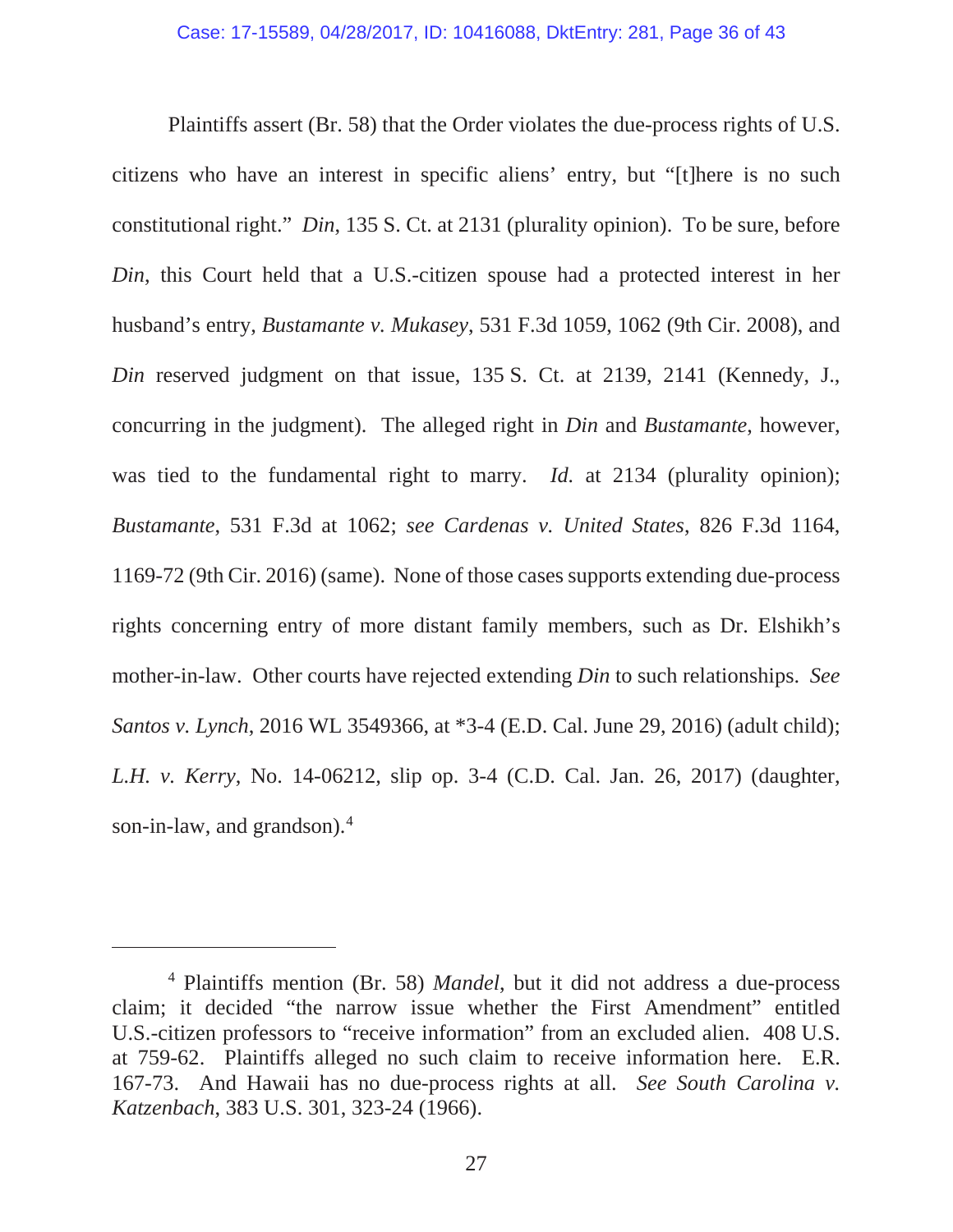Moreover, plaintiffs have not shown how the Order violates due process. They abandoned below any claim to "individualized hearings," ECF No. 191, at 15, and for good reason: due process does not require notice or individualized hearings when the government acts through categorical judgments. *See Bi-Metallic Inv. Co. v. State Bd. of Equalization*, 239 U.S. 441, 445-46 (1915); *Yassini v. Crosland*, 618 F.2d 1356, 1363 (9th Cir. 1980) (per curiam). Moreover, the Order's waiver provisions "satisf[y] any obligation [the government] might have." *Din*, 135 S. Ct. at 2141 (Kennedy, J., concurring in the judgment); Order §§ 3(c), 6(c). Plaintiffs note (Br. 58-59) that *Washington* deemed the Revoked Order's waiver provisions insufficient. But the Order's provisions are much more extensive and provide concrete guidance the Revoked Order lacked. Order § 3(c). Due process requires no more.

# **III. The Balance Of Equities Weighs Strongly Against Enjoining Sections 2 and 6**

Plaintiffs respond to the balancing-of-equities analysis in the government's brief by cross-referencing sixteen pages of their stay opposition. Gov't Br. 54-56; Pltfs. Br. 59. The government will thus address that response in detail in its stay reply brief, but to summarize: even assuming that plaintiffs have alleged some cognizable injuries, they are not irreparable, let alone so substantial as to outweigh the institutional and national-security harms from enjoining the President's Order, which are harms that plaintiffs and the district court improperly discounted.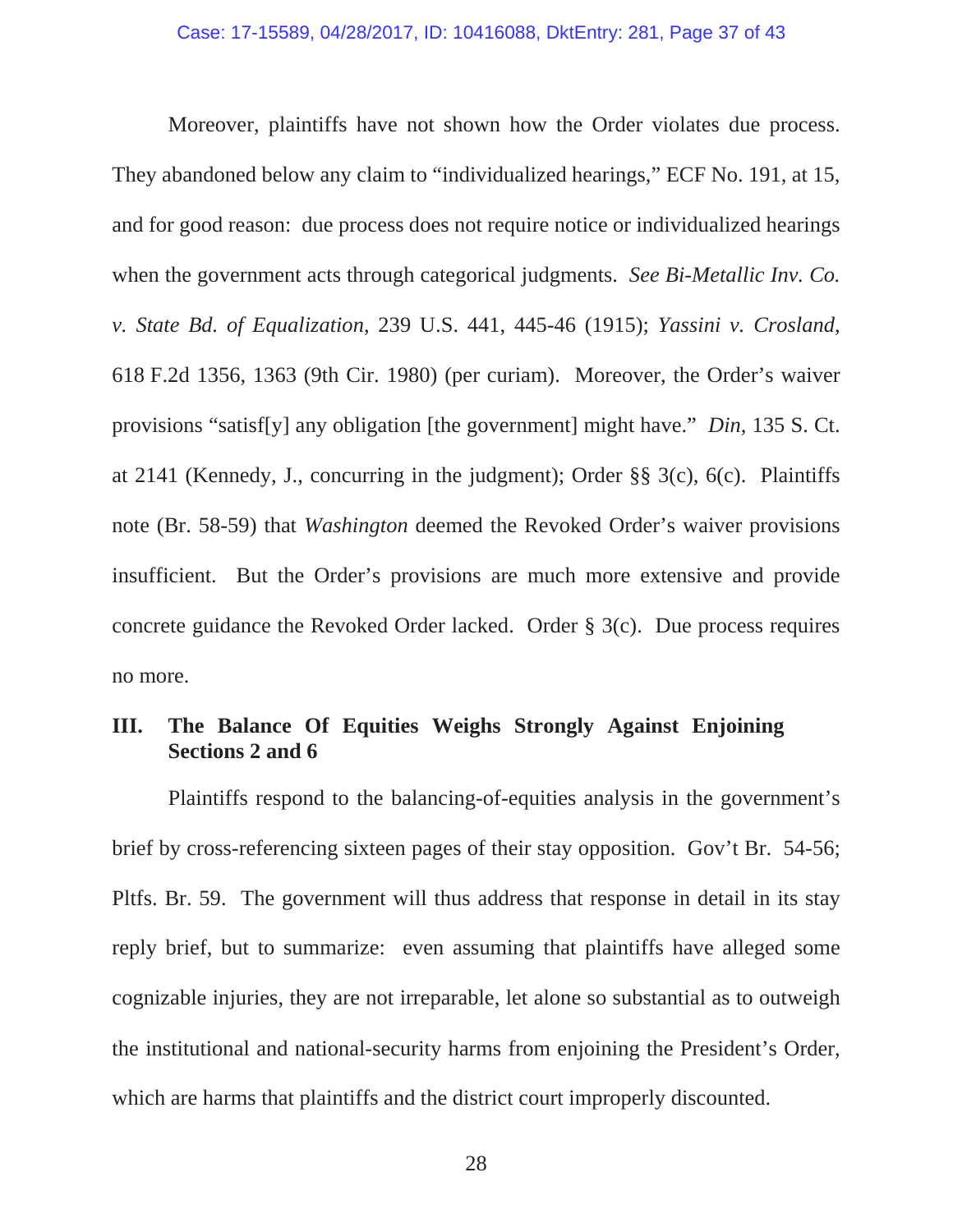## **IV. The Categorical, Nationwide Injunction Is Improper**

Plaintiffs fail to refute the multiple ways in which the injunction is overbroad. *First*, they do not defend the injunction's application to the President. They argue (Br. 60 n.15) that the Court need not address the issue because their alleged "injuries can be redressed" by relief against other officials. Plaintiffs thus concede that they do not need injunctive relief against the President, which is more reason to vacate that unlawful aspect of the injunction. Plaintiffs assert (*id.*) that this argument is forfeited, but the bar on enjoining the President limits federal-court "jurisdiction." *Franklin v. Massachusetts*, 505 U.S. 788, 803 (1992) (plurality opinion). In any event, this Court can and should correct this error, which goes to the heart of the separation of powers, is "purely one of law," and "does not depend on the factual record." *Ruiz v. Affinity Logistics Corp.*, 667 F.3d 1318, 1322 (9th Cir. 2012).

*Second*, plaintiffs do not dispute that Sections 2 and 6 can be enjoined as facially invalid only if every application is unlawful. They argue (Br. 59) that the Order's allegedly religious "purpose" invalidates every application. Irrespective of the Order's purpose, many applications of Sections 2 and 6 cannot violate the Establishment Clause because they involve only aliens abroad who lack any rights under the Clause, including its application to non-Muslims in the six countries. Plaintiffs cite (Br. 59) *Santa Fe Independent School District v. Doe*, 530 U.S. 290,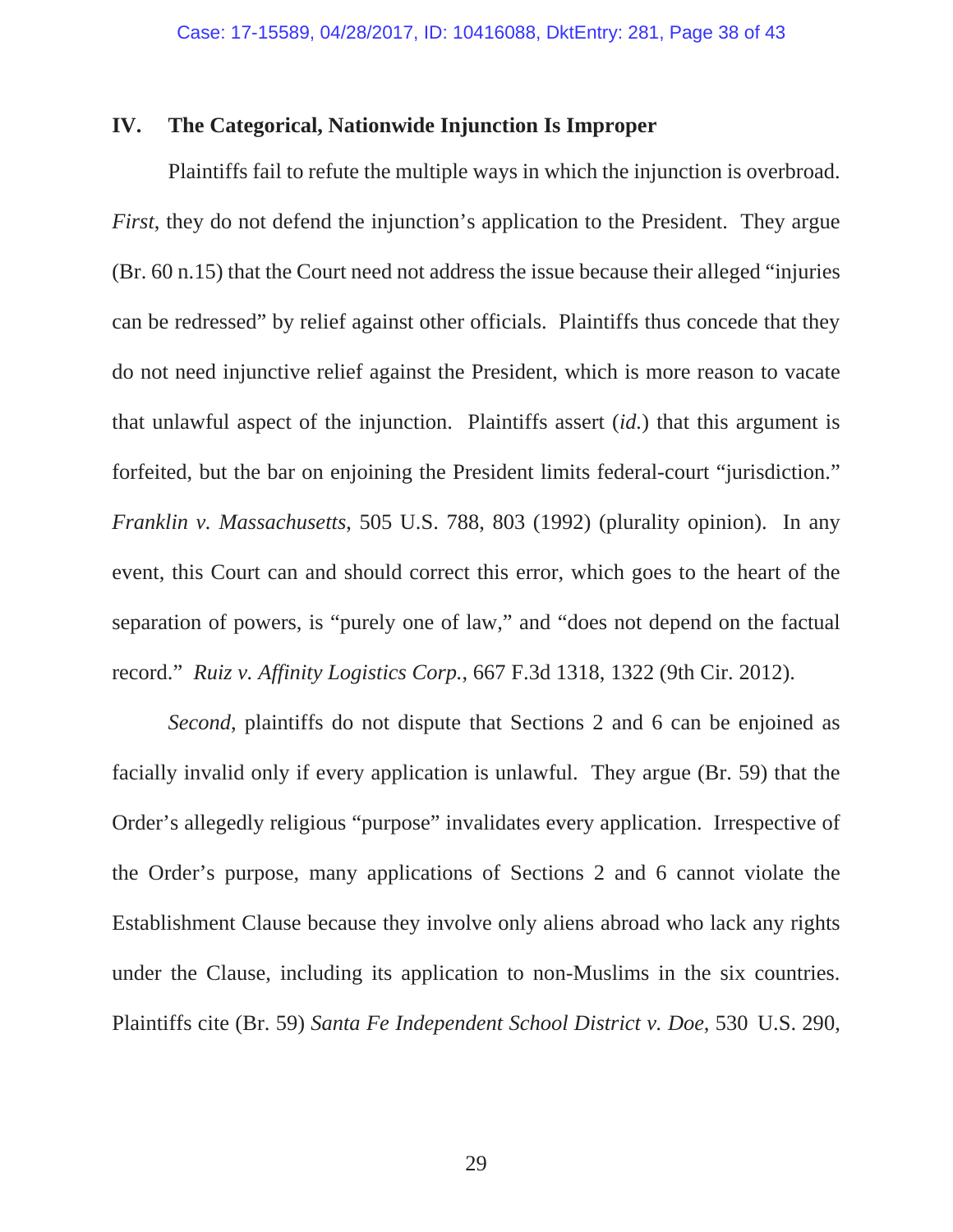313-15 (2000), but it involved a local school-prayer policy that directly applied only to U.S. persons with First Amendment rights.

*Third*, plaintiffs fail to justify enjoining the portions of Sections 2 and 6 that are unrelated to any harm plaintiffs allege—including the annual refugee cap and provisions addressing agencies' internal and intergovernmental activities. *Cf.* Gov't Br. 57-58. Plaintiffs cite *Lukumi*, but it did not address the proper scope of injunctive relief. *Lukumi* simply declined to evaluate one of the challenged ordinances in isolation in adjudicating the merits. 508 U.S. at 540. Plaintiffs assert (Br. 60) that the government did not "provide a workable framework for narrowing" the injunction's scope, but they disregard the government's detailed submission explaining why each enjoined subsection beyond Section 2(c) does not harm plaintiffs. ECF No. 251, at 4-7, 25-27.

*Fourth*, plaintiffs do not show that nationwide relief is necessary to redress any cognizable, irreparable injury to them. Their brief fails to address *Meinhold v. United States Department of Defense*, 34 F.3d 1469, 1480 (9th Cir. 1994), which vacated a nationwide injunction except as to the plaintiff service member. Plaintiffs assert that the Order's application to other persons causes Dr. Elshikh "stigmatic and spiritual harms," but that claimed injury is not cognizable. *Supra* pp. 2-4. They further argue (Br. 61) that nationwide relief is necessary to maintain uniform immigration law. But that proposition concerning the substance of immigration law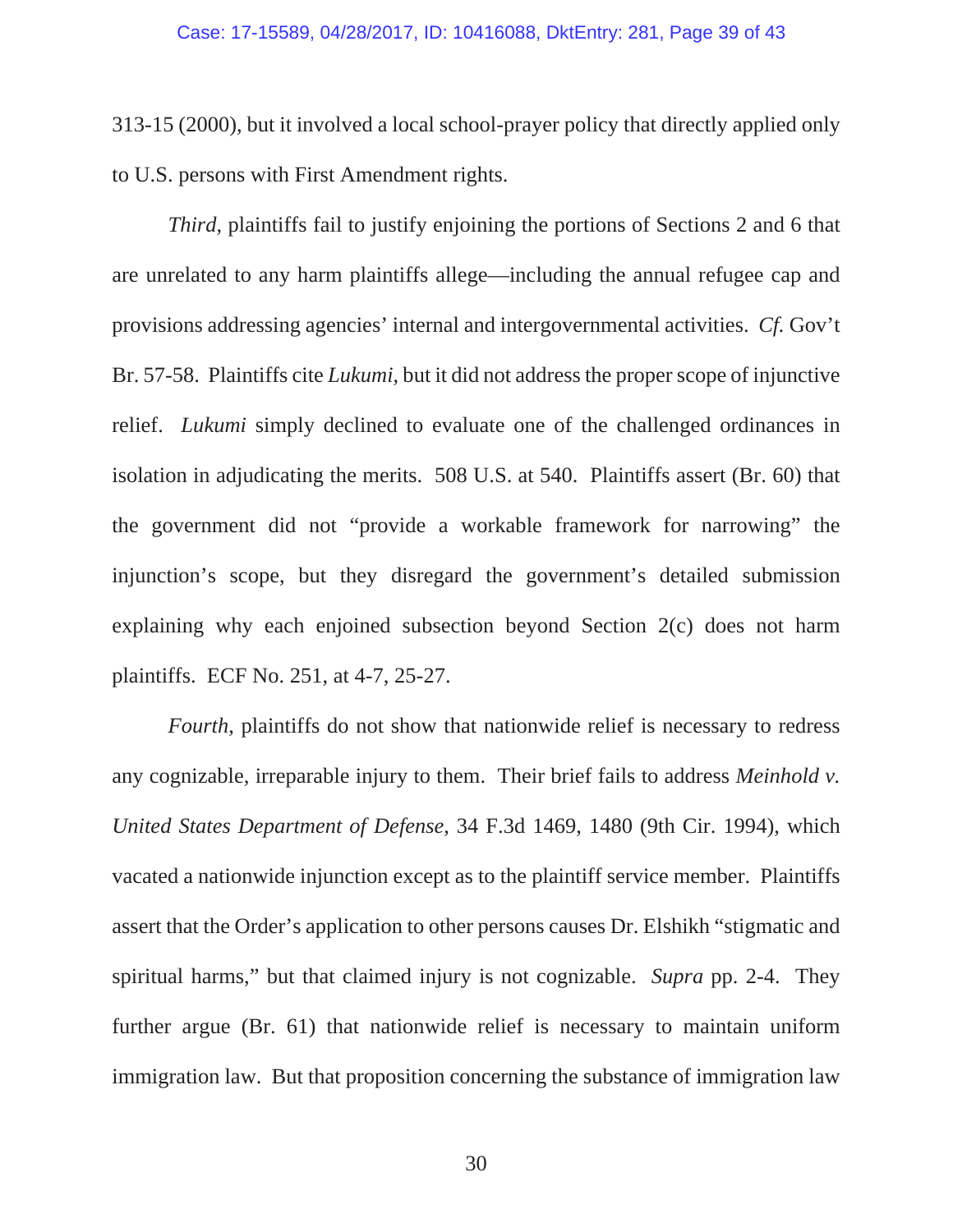does not displace fundamental Article III and equitable limitations on the scope of injunctive *relief.* Uniformity and respect for the political branches' primacy in this area—and the Order's express severability clause—confirm that any relief should be individualized. Gov't Br. 59-60.

## **CONCLUSION**

Accordingly, the district court's preliminary injunction should be vacated. At a minimum, the injunction should be vacated and remanded with instructions to narrow it in accordance with the principles set forth above.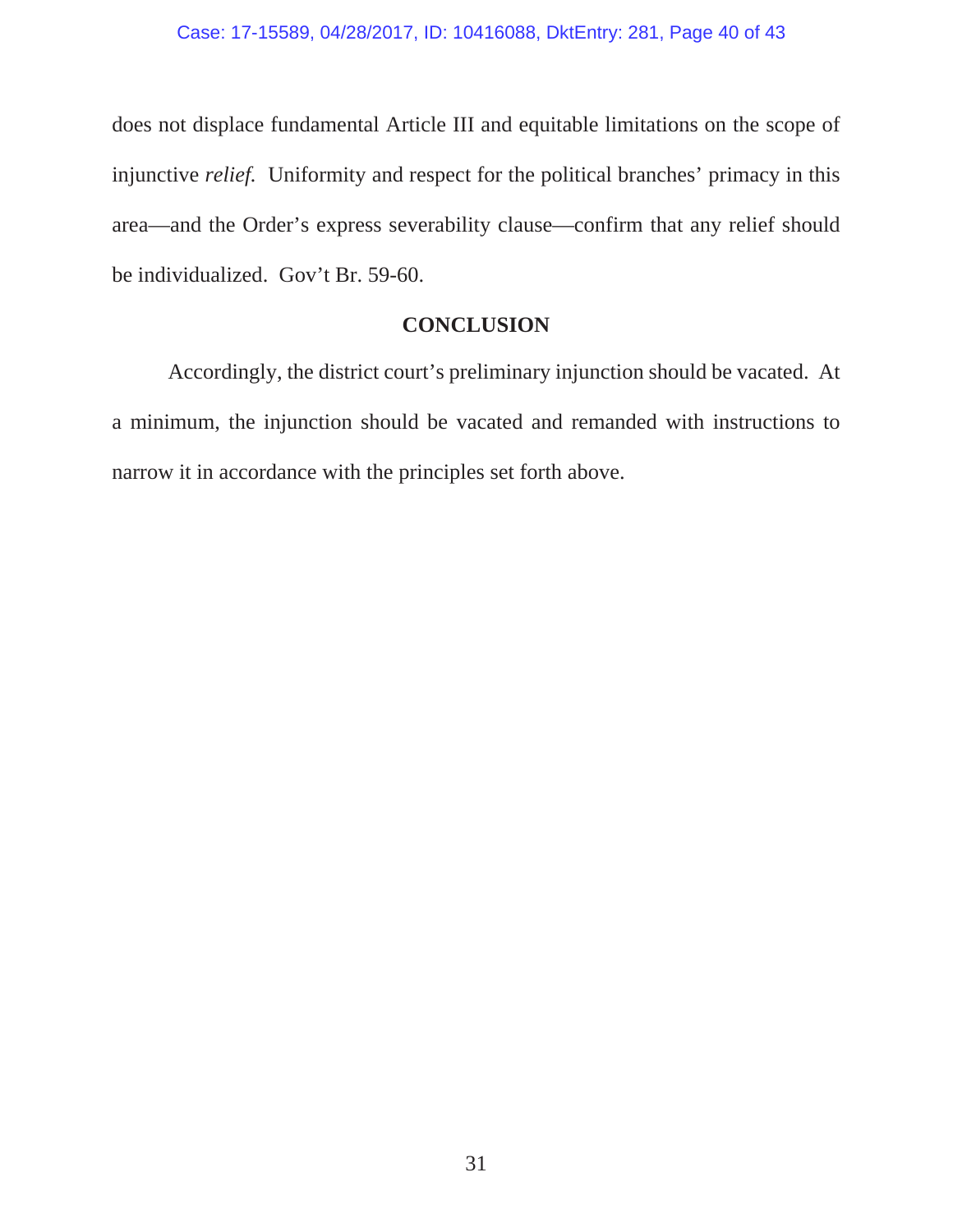Respectfully submitted,

/s/ Jeffrey B. Wall

JEFFREY B. WALL *Acting Solicitor General*

EDWIN S. KNEEDLER *Deputy Solicitor General* CHAD A. READLER *Acting Assistant Attorney General*

ELLIOT ENOKI *Acting United States Attorney*

AUGUST E. FLENTJE *Special Counsel to the Assistant Attorney General*

DOUGLAS N. LETTER SHARON SWINGLE H. THOMAS BYRON III LOWELL V. STURGILL JR. ANNE MURPHY *Attorneys, Appellate Staff*

*Civil Division, Room 7241 U.S. Department of Justice 950 Pennsylvania Avenue NW Washington, DC 20530 (202) 353-2689*

APRIL 2017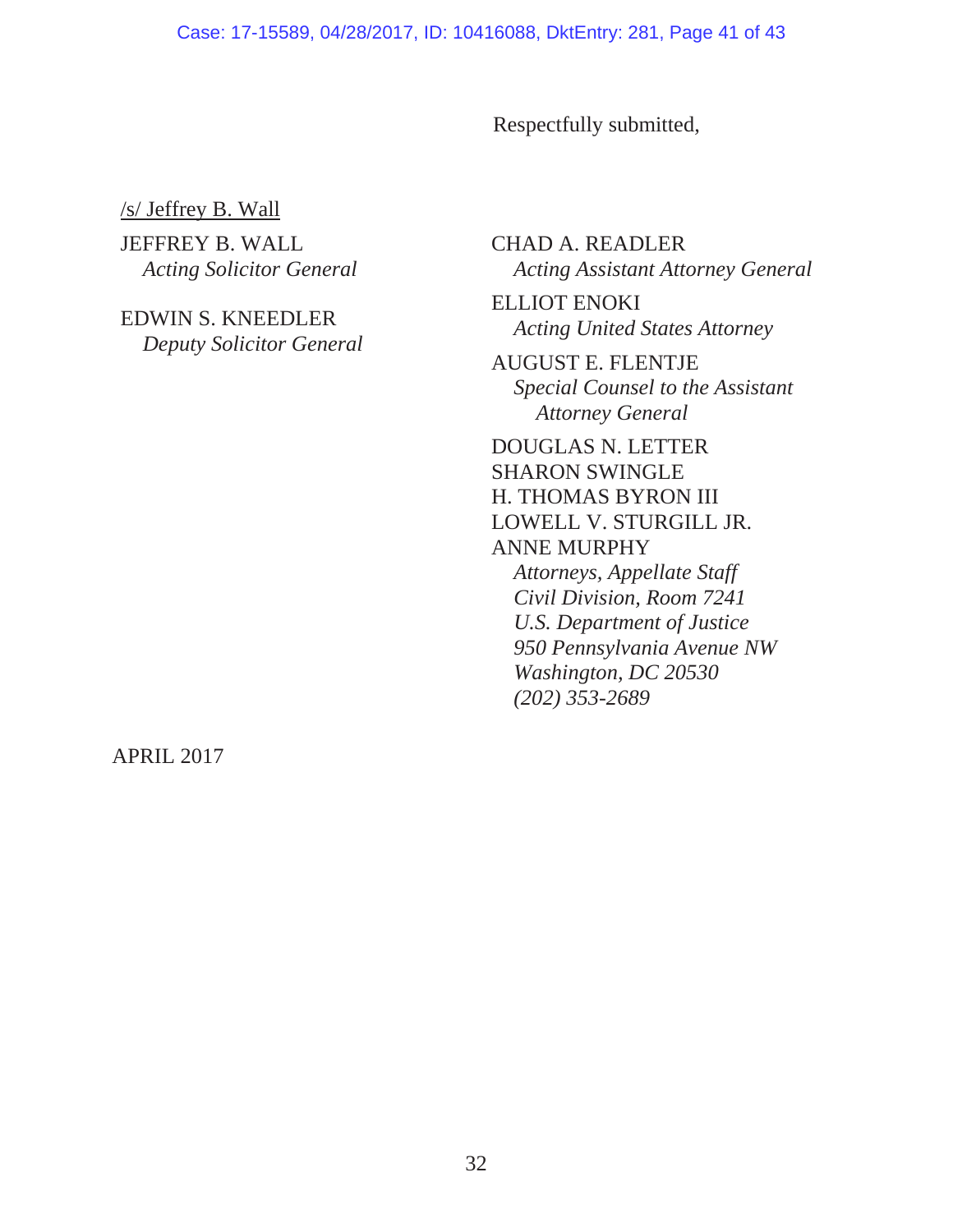# **CERTIFICATE OF COMPLIANCE**

I hereby certify that this brief complies with the type-face requirements of Federal Rule of Appellate Procedure 32(a)(5) and the type-volume limitations of Ninth Circuit Rule 32-1(b). The brief contains 6968 words, excluding the parts of the brief excluded by Federal Rule of Appellate Procedure  $32(a)(7)(iii)$  and  $32(f)$ and Ninth Circuit Rule 32-1(c).

> /s/ Anne Murphy Anne Murphy